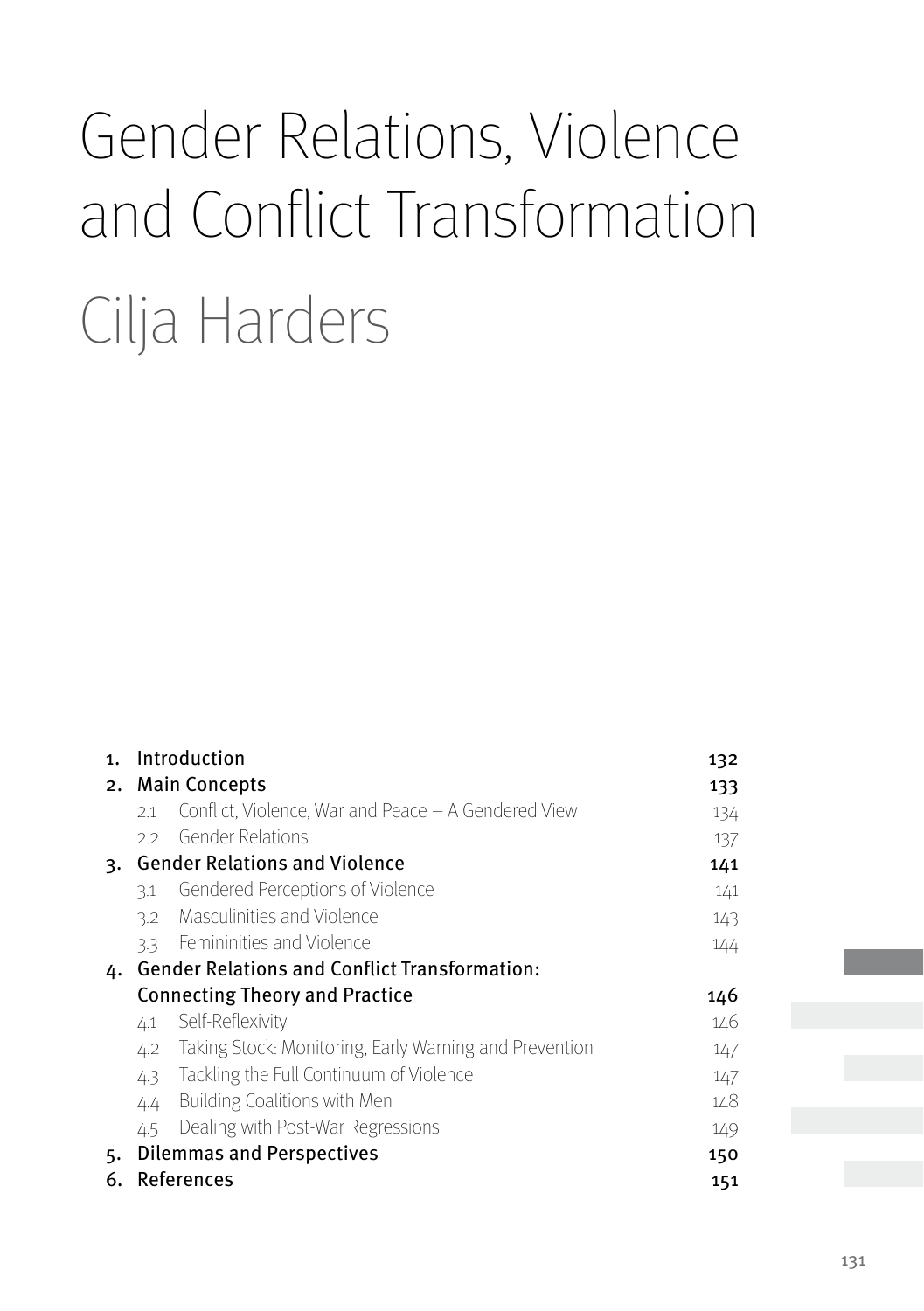### <span id="page-1-0"></span>1. Introduction

Why is it important to understand the gendered dimensions of war and peace? The reason is simple and profound: even though it is quite possible to make formal peace without including women and looking at gender relations, the *transformation* of violent conflict is impossible without using these gendered lenses. I therefore will argue that there are compelling empirical, theoretical and normative reasons to include gender as a main category of analysis.<sup>1</sup>

First, on an empirical level, societies organise the access to and use of different types of violence in a gendered way. For example, the world's armed forces are still a male domain even though women are entering the military to a certain degree. Heads of state, diplomats, foreign and defence ministers and the world's richest persons are predominantly men. Women enter this picture mostly as exceptions to the rule or as victims of violence. Accepting this allocation of roles as a given and restricting one's research to just one realm would imply disregarding the experiences and actions of 50 percent of the population.

Second, on a more conceptual level, if war and peace involve both men and women in specific ways, we need to broaden our theoretical understanding of the state, peace, war, security and democracy in order to adequately tackle these specific mechanisms of gendered inclusion and exclusion. This involves both the material and the symbolic or discursive levels of power relations, the gendered practices of states and the construction of masculinities and femininities. Unless we take these into account, the root causes of violent conflict and their social and political contexts can neither be understood nor addressed in a transformative way.

Third, seen from a normative perspective, the lack of participation and representation of women in the domestic and international institutions of war and peace – such as parliaments, governments, foreign and defence ministries, armies, peacekeeping missions or UN institutions – constitutes a severe democratic deficit (Harders 2005). Consequently, the potential of genderdemocratic politics and polities for achieving sustainable peace and development is left unexplored. In addition, no democratic state can accept high levels of individual or collective violence against some groups in that society, for example domestic violence against women and children, or public violence and other human rights violations against vulnerable minorities.

These empirical, theoretical and normative arguments have been analysed in more detail in a rich body of literature, which can again be divided into empirically, conceptually and normatively orientated studies. The first group focuses on "blind spots", asking the question: where are the women? And where are the men? Why is this so? The authors are interested in "en-gendering" their given fields, whether they be peace missions, the army, NGO work, humanitarian aid interventions or conflict and development (Enloe 1990; Rehn/Sirleaf 2002; Eifler/Seifert 2009). The second group of studies takes issue with the theoretical mainstream of political science, bringing to the fore the implicit gender dimensions in definitions of "national

<sup>1</sup> I thank Sarah Clasen, Ruth Streicher, Beatrix Austin and Martina Fischer for their valuable comments and discussion on earlier drafts of this chapter.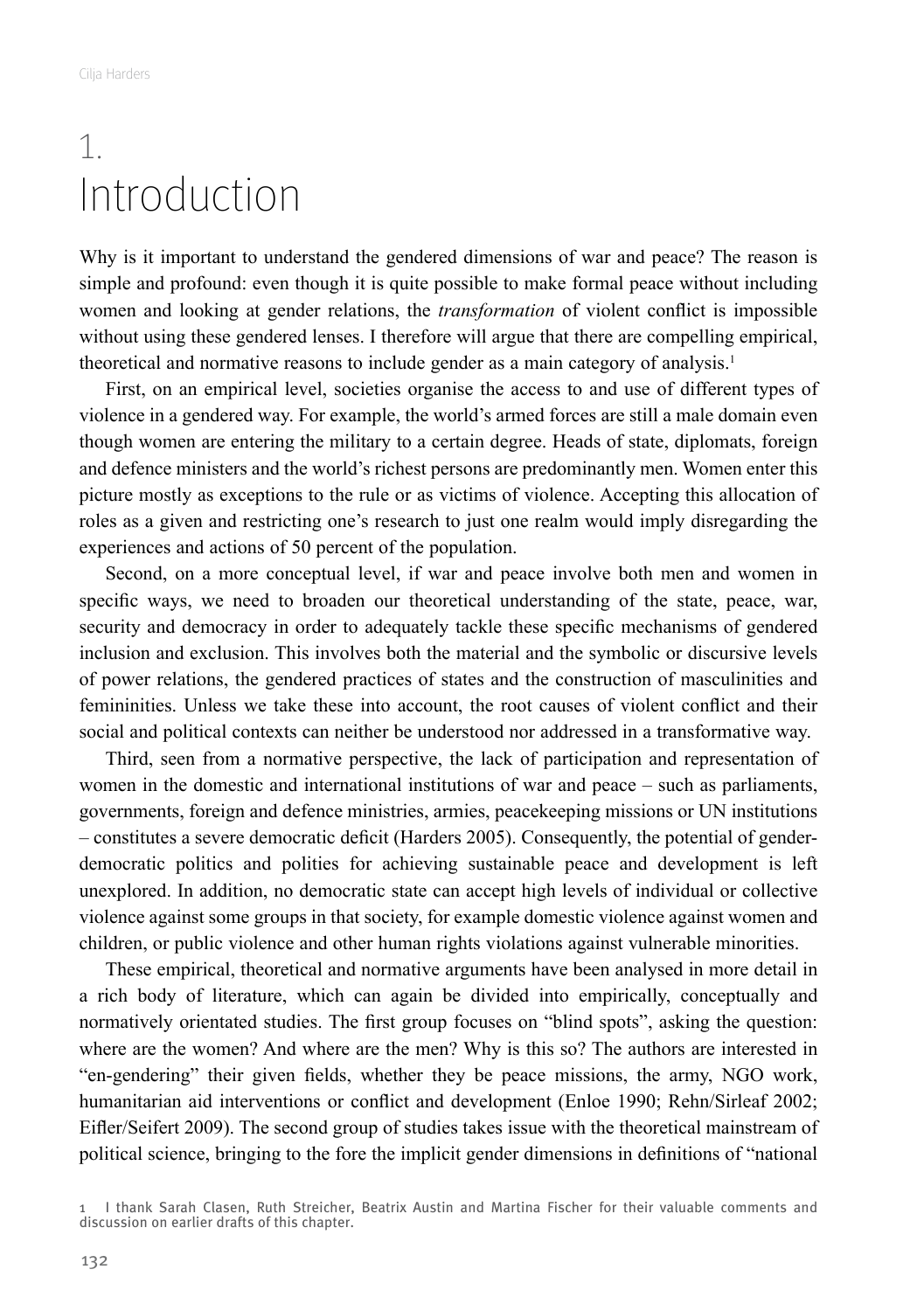<span id="page-2-0"></span>security", "international politics" and "war". For example, they shed light on the relationship between the gendered concepts of the nation state, the military and citizenship (Yuval-Davis 2003; Ruppert 1998). The third, normative group of studies deals with peace in theory and practice. They often relate to historical or current women's and peace movements and develop visions of a more peaceful and just world. Many consider unjust patriarchal gender relations to be a root cause of violence (Reardon 1985; Holland 2006; Peterson/Runyan 1993).

This chapter discusses the relevance of gender relations for conflict transformation, summarising the state of the art of the academic debate and linking it to some of the challenges of gender-sensitive practice. It is based on the assumption that war and peace mark extremes on a gendered "continuum of violence" (Cockburn 2004), which links private and public, collective and individual, physical and structural or symbolic violence. This approach stresses the interconnectedness of structures such as state institutions, gendered identity constructions and violence on the one hand and individual agency on the other, as I argue in *section 2*. Also in *section 2*, I discuss the main concepts used and specifically address two sets of questions: how are conflict, violence, war and peace linked and gendered; and how can gender and gender relations be understood, how are they being shaped and sustained? *Section 3* explores the relationship between gender and violence, most notably the relation between masculinities, femininities and violence. It asks: how are gender relations and violence linked? How do specific gendered role perceptions and identities influence the way conflicts are handled in a given society? Do gender relations change in conflict and does conflict change due to gender relations? More generally, this approach introduces a method of asking: what do we see when looking through a gendered lens (Enloe 2004)? – which can then be applied to other time- and context-bound examples. *Section 4* offers some suggestions of how to apply this perspective in the practice of conflict transformation, asking how conflicts can be transformed in a gender-sensitive way. The conclusion, finally, discusses several dilemmas of doing gendered conflict transformation work.

### 2. Main Concepts

Human beings are dependent on bonding and relationships, which renders them vulnerable and gives them the power to violate others. But this essential human vulnerability only leads to victimisation and violence under certain circumstances. Societies take precautions: they institutionalise, regulate, civilise or unleash collective or personal violence within institutionalised power relations. They define "legitimate" and "illegitimate" violence and create institutions in order to enforce the formal or informal rules that apply to the use or prevention of violence. These processes are culturally and historically diverse. The gendered orders of violence are built through institutions such as the state, the military, the bureaucracy, the educational system and the family (Sauer 2009; Enloe 1990). They are enshrined in religious beliefs, language and symbolic orders. They are dynamic and they are organised along the lines of gender, class, "race" and other "identities".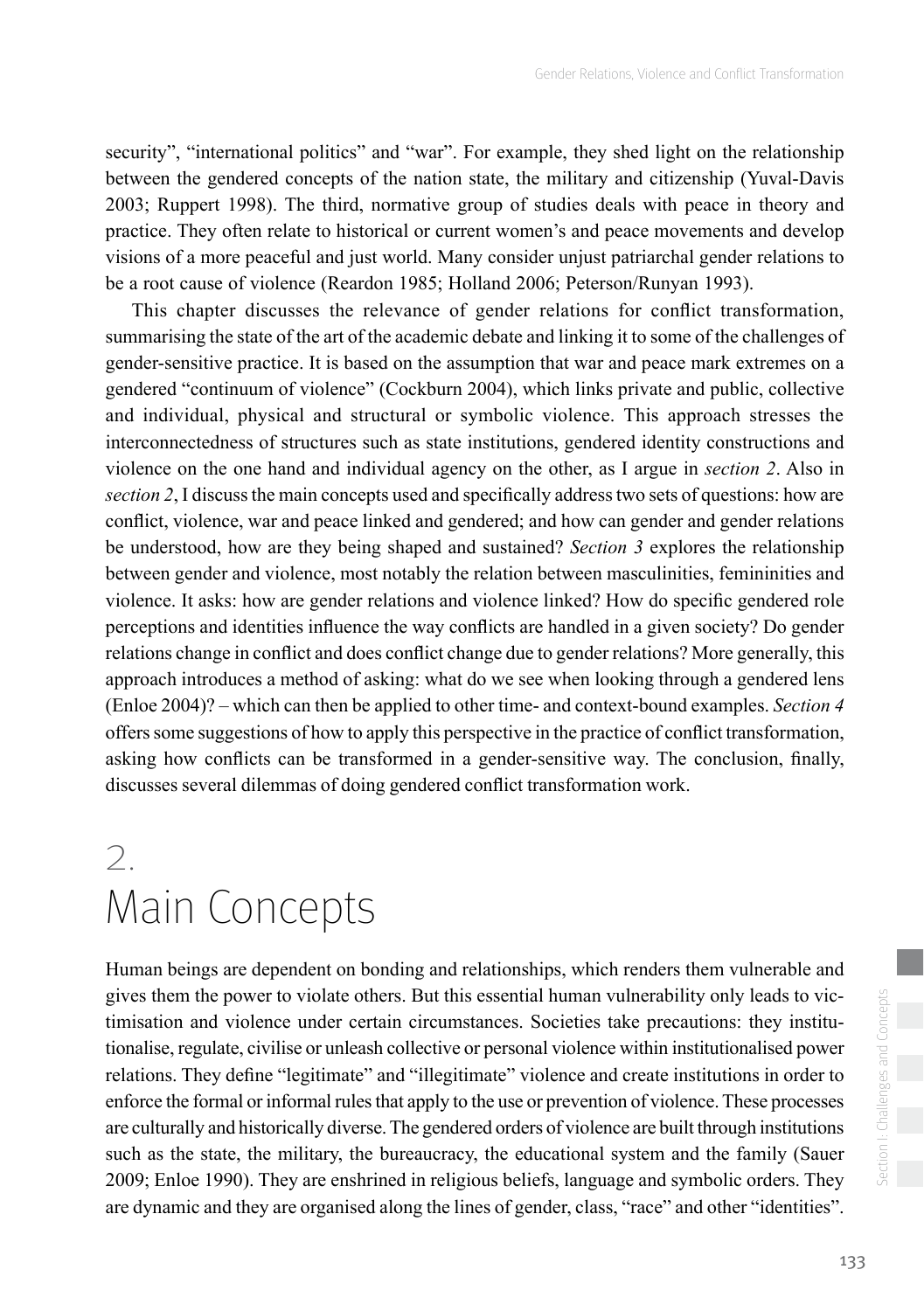### <span id="page-3-0"></span>2.1 Conflict, Violence, War and Peace – A Gendered View

Peace and conflict researchers use many approaches, ranging from international law to (social) psychology. They analyse the causes, developments and characteristics of violent conflicts; ways of preventing violence and ways of overcoming violence's causes and consequences. Peace research focuses furthermore on the preconditions, barriers to and practices of peace (Adolf 2009; Senghaas 1995). Not surprisingly, the breadth of perspectives and disciplines is reflected in a host of different terms used in the field: conflict resolution, conflict settlement, conflict management, conflict prevention, conflict transformation, peace alliances, peacekeeping, peacemaking, peacebuilding – to name but a few.

Yet in dealing with (violent) conflict, two basic perspectives can be distinguished – an operational and a transformative way of seeking conflict resolution. Conflict management focuses on the state and formal actors, using formal instruments (early warning, preventive diplomacy, sanctions, coercive action, etc.). Conflict transformation aims to address the social root causes of collective violence by creating human security, catering to basic human needs and supporting justice and reconciliation (Reimann 2004).

The idea of conflict management as a state-centred operative approach is closely connected to a realist and neo-realist theory of international relations (IR). This theory has been criticised for its implicit androcentrism and focus on the state (Tickner 2001), which it models more or less explicitly along the lines of classical male role models: states (and men) search for autonomy, they use power to reach their aims and the ultimate means of power is the capacity to use violence. As a consequence, classical ways of dealing with conflict tend to rely heavily on military or other sources of hard power [see also Diana Francis in this volume].

Conflict resolution (for some: transformation) as a strategy to address basic needs was developed by John Burton (1990) and avoids some of the pitfalls of conflict management described above. The basic needs approach is people-centred, rather than state-centred. It addresses the root causes of violence rather than managing it via formal diplomatic means. In terms of gender, however, it long used an "add women and stir" approach<sup>2</sup> rather than incorporating gender issues because of a deep understanding that they are closely linked to conflict dynamics and the escalation and de-escalation of violence (Reimann 2004).

Feminists and gender researchers have challenged these mainstream debates by questioning narrow concepts of war(making) and/or peace(building) and especially by stressing the interconnectedness of different types of violence. Focusing on the micro-level of personal experience and starting from the so-called private sphere, gender scholars have discussed, for example, the highly ambivalent role of the state as the producer of "public" security and "private" insecurity: there might well be a state of peace between states, but if a state cannot provide for the security of all citizens, e.g. if the degree of domestic violence or the degree of violence against minorities is

2 This ironic phrase was first used in critical development studies. It means that non-gender-sensitive approaches include women without re-thinking their (deeply gendered) concepts of conflict, violence, etc.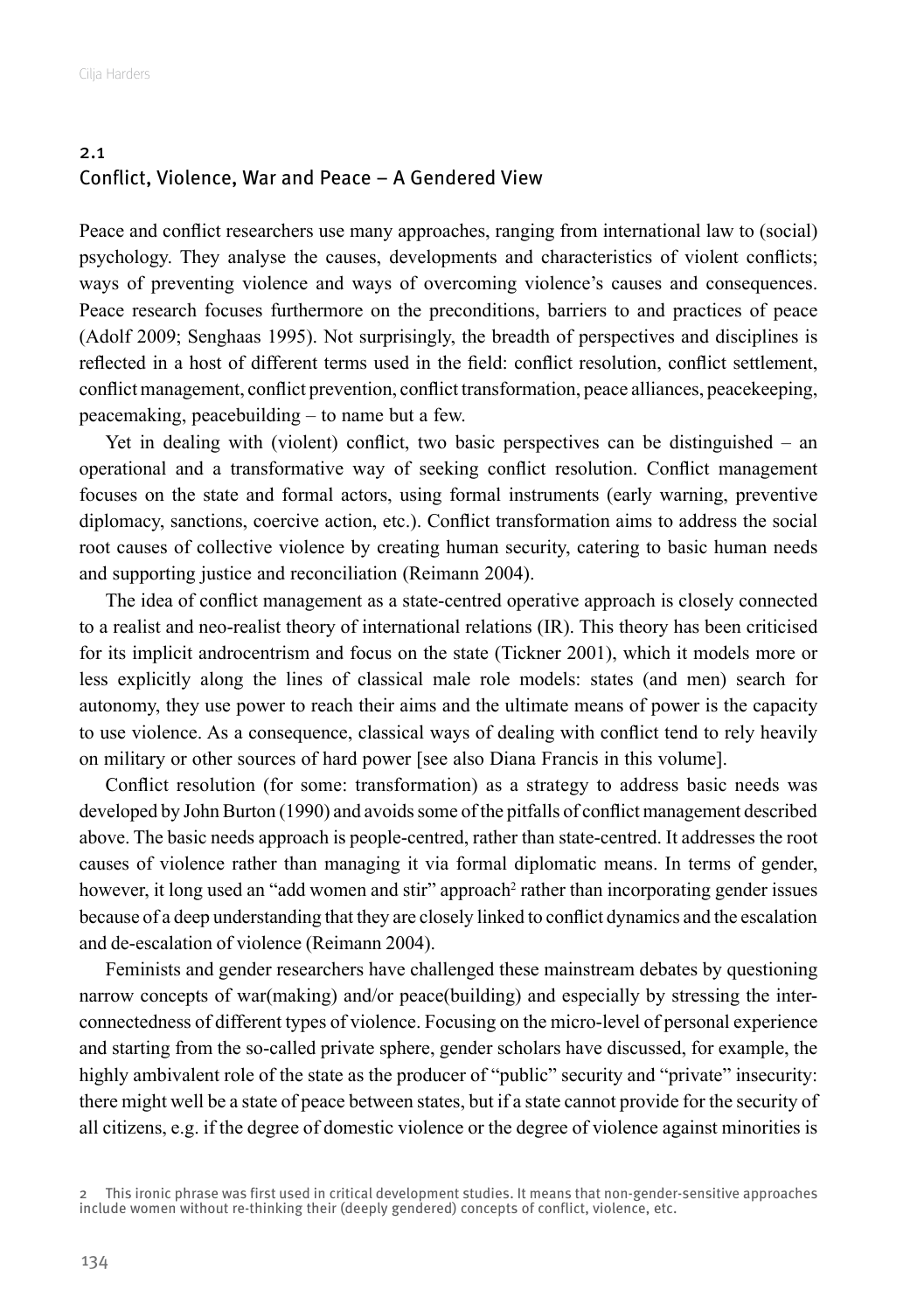very high, violence is "privatised" and security is only provided for some parts of a society (Zwingel 2002; Holland 2006).

This, in turn, has implications for our understanding of "war" and the relation between different types of violence. War (or violence), in this perspective, is not limited to enduring collective violence between states or organised groups. War should rather be framed as a specific type of collective violence, which is shaped by social dynamics of escalation and de-escalation (Elwert et al. 1999, 10). It then represents only one of many forms of violence. Wars are a product of social interaction, as human beings engage in dynamics of escalation. Furthermore, societies develop intricate material and symbolic structures, which "allow" the use of violence on an individual level. Violence can indeed be used as a means of enacting individuality. All of these structures and practices are deeply gendered. For example, in most societies, the ability to use violence is attributed to the male gender. "Manliness" thus becomes visible when men use violence. At the same time, they are judged along these lines – hence the many demeaning words describing men who do not wish to use violence. For example, men in administrative jobs in the army are called "suppo-weenies" or "sissies" (Eifler/Seifert 1999; Apelt/Dittmer 2009).

There is generally little consensus about the root causes of violent conflict among researchers, as men and women have produced a rich and controversial body of thought about the causes of war throughout history (Daase 2003, 176; Sahm et al. 2002; Adolf 2009). There are several strands to this debate. First, wars, as understood in IR theory, can be seen as products of systemic asymmetry and anarchy. In this conception, states are the main actors and the structure of the international system is the main cause of war. Second, anthropological approaches may explain war with the human potential for aggression. Often, they build on biology and even genetics. Third, some actor-orientated approaches propose that human interest in securing power, fighting for political ideologies and economic gain, or fighting social injustice are important drivers of violent conflict. Fourth, a domestic politics argument (by which the internal structure and relations of a state strongly influence its external affairs) expects undemocratic or weak states to be the causes of war.

Feminist thinking has contributed a great deal of interesting insight in particular to this fourth perspective, based on analyses of the gendered deficits in the realm of participation and representation, the organisation of the welfare state, or the philosophical foundations of democracy (Pateman 1988; Sauer 2009). Current scholarship supports these arguments with quantitative data: Mary Caprioli (2005) and Erik Melander (2005), for example, analysed the relationship between state behaviour, gender justice and democracy. They sustained the feminist claim that the private and the political spheres are as deeply linked as the domestic and the international spheres, and that peaceful domestic gender relations have a positive impact on external state behaviour (Clasen/Zwingel 2009).

A feminist perspective hence systematically links the domestic and the international realm and addresses unjust gender relations as a root cause of violence (Tickner 1992, 128):

"[...] the achievement of peace, economic justice, and ecological sustainability is inseparable from overcoming social relations of domination and subordination; genuine security requires not only the absence of war but also the elimination of unjust social relations, including unequal gender relations."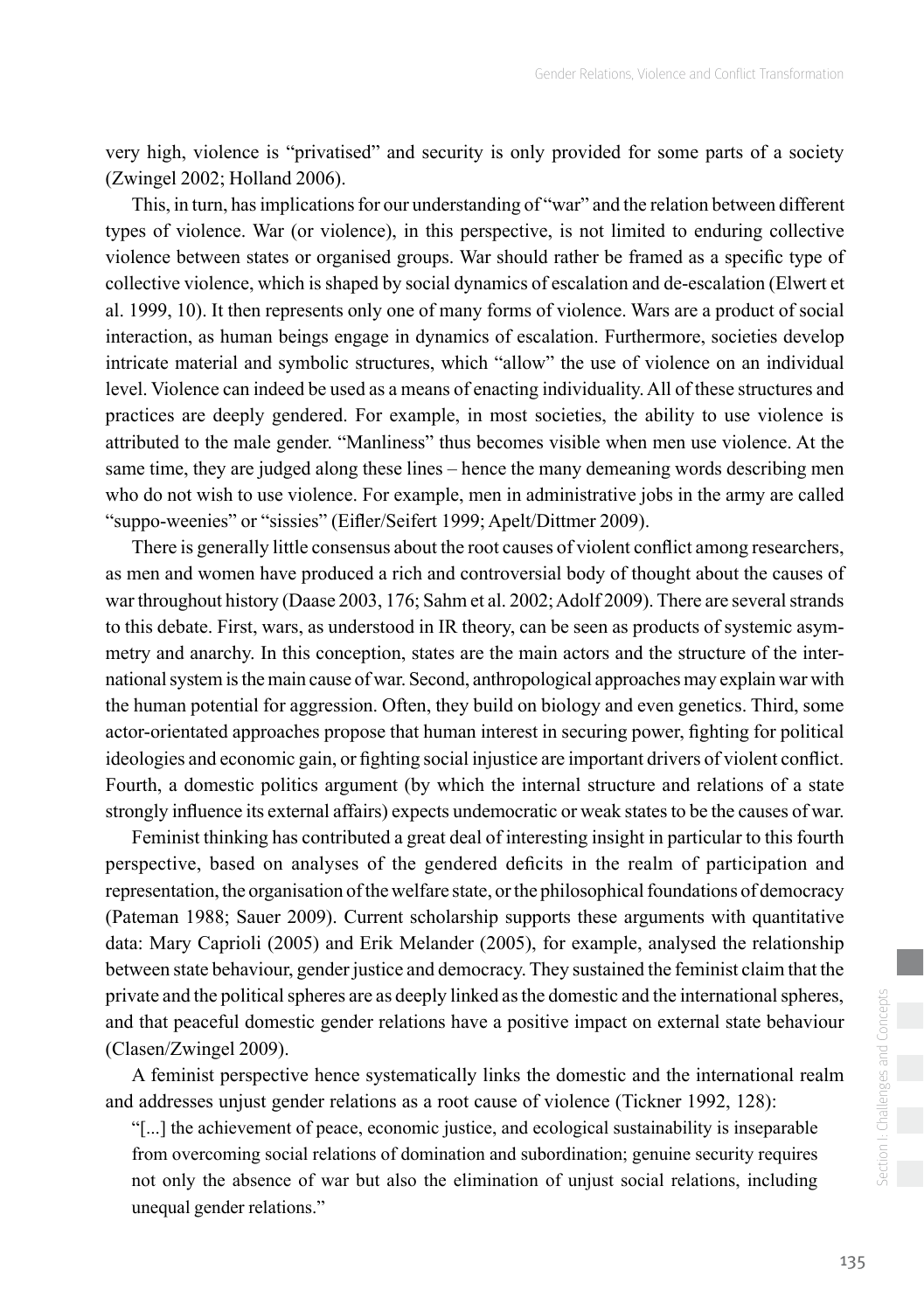In the context of our discussion, violence is mostly thought of in two ways: first, as direct physical violence. The absence of such violence (and the absence of any imminent threat of it) has been called negative peace. Second, there is a much broader range of violence, including structural, symbolic and cultural violence (Hagemann-White 2001). Johan Galtung holds that structural violence exists whenever the potential development of an individual or group is diminished – for example by uneven distribution of power and resources (Galtung 1972; Confortini 2006). The absence of these more indirect, non-physical types of violence is a precondition for realising comprehensive visions of "positive peace".

Within peace research there has been a long and diverse debate about the usefulness and necessity of broader or narrower conceptions of violence (and peace), which cannot be examined in detail here (Moser/Clark 2001; Senghaas 1995; Brock 1995). British peace activist and sociologist Cynthia Cockburn suggests thinking of violence as a "continuum of violence" (Cockburn 2004, 43):

"[…] Gender links violence at different points on a scale reaching from the personal to the international, from the home to the back street to the manoeuvres of the tank column and the sortie of the stealth bomber: battering and marital rape, confinement, "dowry" burnings, honour killings, and genital mutilation in peacetime; military rape, sequestration, prostitutions, and sexualized torture in war."

The idea of a continuum of violence poses some conceptual and practical problems for those aiming to stop or transform it. Where to start? What are the most urgent types of violence to be addressed? How to define thresholds between different types and degrees of violence? Are there legitimate types of violence? And if so, how can they possibly be legitimised?

While these questions cannot be discussed in greater detail here, some preliminary suggestions can be made using Clasen's "Gendered Peace Index" (Clasen 2006). The Gendered Peace Index measures the degree of peacefulness of a society based on a process-orientated conception of peace. This means that peace is not a given status or defined aim, but has to be continuously created through social processes that are open to change. Clasen defines three conditions for positive peace, which represent a progression from negative peace (i.e. the absence of war) to a culture of peace. Firstly, a secure physical existence for all men and women (*Existenzerhaltung*) forms the minimum requirement for peace. This can be measured by a balanced sex-ratio, a low degree of domestic violence, and a low degree of public violence. Secondly, the possibility to live a good life (*Existenzentfaltung*) must be secured. This can be measured by the degree of gender justice in a society in terms of life expectancy, literacy, schooling, fertility and economic and political participation of women. Thirdly, and most importantly for conflict transformation: a plurality of lifestyles and roles (*Rollenpluralismus*) forms the last major step towards a culture of peace. This can be measured, for example, by looking at the discrimination of minorities, especially homosexuals, in a society.

In light of the discussion so far, it appears that what we need is a multi-causal and multidimensional model of root causes of violence, which is sensitive to the gendered links between different types of violence and different stages of escalation. Collective and individual violence must be seen as products of gendered social processes and interactions. Thus, a gendered theory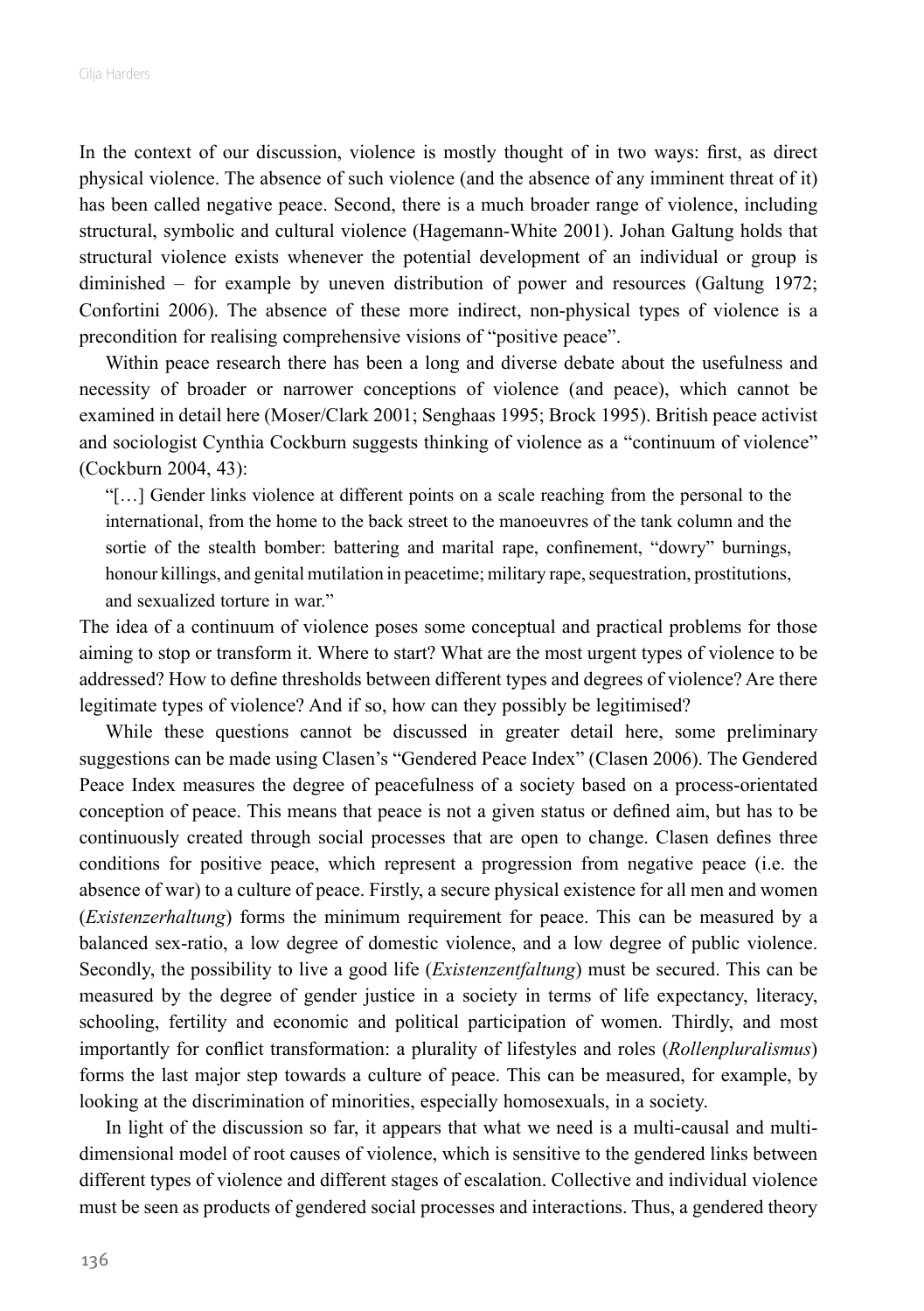<span id="page-6-0"></span>of society and the state is needed in order to understand (and change) the various social, political and symbolic orders of violence.

#### 2.2 Gender Relations

#### 2.2.1 Sex, Gender, Gender Relations

Gender matters. Being a man or a woman entails a difference in access to material and symbolic resources and rights all around the world, as the yearly global Gender Gap Report documents (World Economic Forum 2009).

But apart from this rather simple (and simplistic) truth there has been a long and controversial discussion about the concept of "gender" and its implications. Judith Lorber (2008, 538) defines gender as "a social institution based on three structural principles: the division of people in two social groups, 'men' and 'women'; the social construction of perceptible differences between them; and their differential treatment, legitimated by socially produced differences."

I speak of gender relations in this chapter in order to stress that gender is a relational category. In most societies, this concerns the relations of "men" and "women", as already indicated by Lorber. It also implies that – as an institution – gender has a structural dimension and a process dimension. This means that the social, economic, cultural, linguistic and religious systems we live in tend to be very stable. They deeply affect our individual behaviour and beliefs. Individuals and groups act within these structures, and through their actions they shape and change the structures they live in. How the structural and process-related dimensions of gender interact, though, has been a matter of ongoing discussion in social and feminist theory.

The first debate in this context focuses on the difference between sex and gender. It starts from the assumption that biological sex can be distinguished from socially constructed gender. Conventional wisdom has it that the male and female sexes differ greatly: they have different genes, different physical capabilities and bodily abilities (like being able to give birth). But even though female and male bodies do differ, intergroup differences are much bigger than the average difference between men and women.<sup>3</sup> Furthermore, the meanings we attach to these physical differences are not natural, they are the product of social processes. Post-structuralist theorising has drawn our attention to the fact that both sex and gender are socially produced categories within a 'heterosexual matrix' that imposes the idea of two sexes (Knapp 2001). Very often these processes of giving gendered meaning to bodies, behaviour and experiences tend to be linked back to nature. This renders invisible the multi-layered, constant individual and collective efforts that are needed to produce 'properly' gendered 'women' and 'men'. Crosscultural research on gender diversity, on the other hand, shows "that there is no simple, universal, inevitable, or 'correct' correspondence between sex and gender and that the Euro-American privileging of biological sex (anatomy) is not universal" (Nanda 2000, 2; Tuider 2007).

3 See Goldstein 2001 for a very detailed discussion on the biological dimensions of warfare.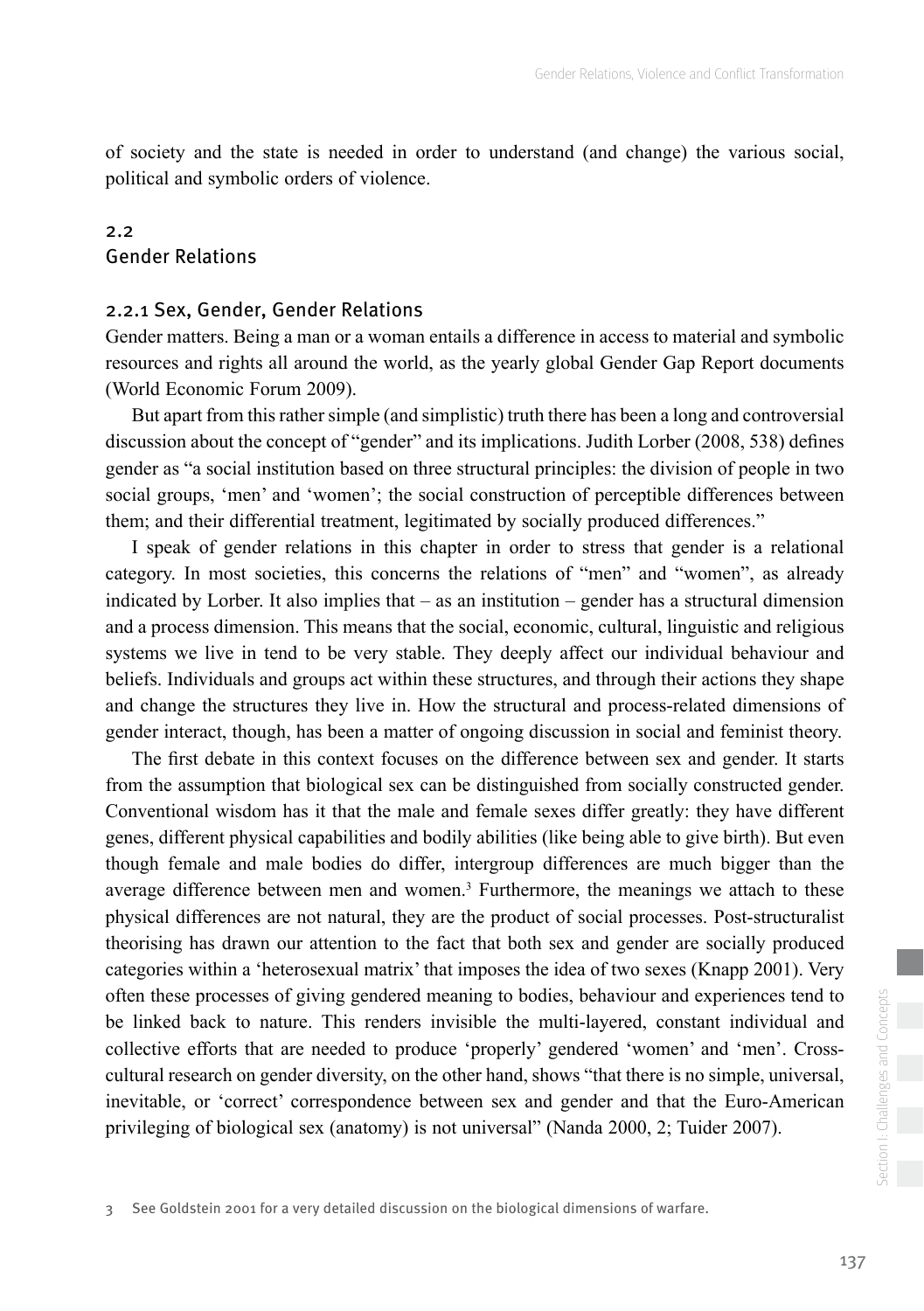The second debate focuses on the relationship between agency and structure, between "doing gender" and "gender being done". "Doing gender" stresses the agency dimension. It means that while we talk, eat, dress, laugh, sing, pursue a career, raise a child or go to the doctor we also (re-)produce gender relations – consciously or unconsciously, willingly or unwillingly. These processes are context-specific and time-bound. Take the changes in European perceptions of "women's work": being a secretary had been a male domain for many centuries when education was not accessible to most women or to many men; it only became a "typical" women's job during the last 60 years.<sup>4</sup> Talking about "gender being done" refers to the symbolically, materially and culturally diverse structures that shape our actions and perceptions despite individual preferences. This includes the institutional and structural side of the social organisation of gender relations, such as state institutions. For example, most women gained their full political rights over 200 years later than men did. In France, the country of the Revolution of 1789, women gained their full rights in 1948. Or take the labour market, which is segregated along gender lines in terms of wages, representation of women in management positions and access to wealth. Welfare services re-produce a certain model of the family, including gender roles. The German tax and social system, for example, still privileges a rather traditional type of relationship, in which women stay at home and take care of the children while men do the paid work.

The third debate is the so-called "intersectionality debate". I have pointed out that gender is a relational category and that differentiation is a relational process: "female" cannot be understood without "male", "poor" not without "rich", "black" not without "white". Obviously, there is differentiation between "men" and "women", but there is also differentiation within each group. Thus, there is a homosocial and a heterosocial "axis of difference" (Knapp 2001). "Homosocial differences" are those between a female businesswoman and the nanny she employs. In addition to the class differences between the two women, there might be racial or ethnic differences, e.g. between black and white women but also between immigrants and members of the dominant social group. "Heterosocial differentiation" describes the differences between men and women. Here, too, other categories like class, ethnic origin, religion, age, disabilities, sexual orientation and individual choices interact. This complex web of categories of difference has been called "intersectionality" (McCall 2001; Klinger/Knapp 2008).

Throughout these debates there has been major disagreement about the political implications of the various conceptions of gender relations. Should women pursue identity politics "as women" based on their shared gender? Or do such strategies lead to the exclusion of men and other women? Should feminist peace politics thus rather be based on universal human rights or on politics of difference? (More on this in *section 5*.)

Using an intersectional conception of gender – as a power relation in which "masculinities" and "femininities" have ascribed and shifting meanings rather than essential qualities – has

That this in turn implies that it has lost prestige and that the pay is usually bad forms the link to the structural side of gender relations. There is a great deal of evidence in our societies to suggest that if a profession becomes predominantly "female", it is devalued (Campa et al. 2009).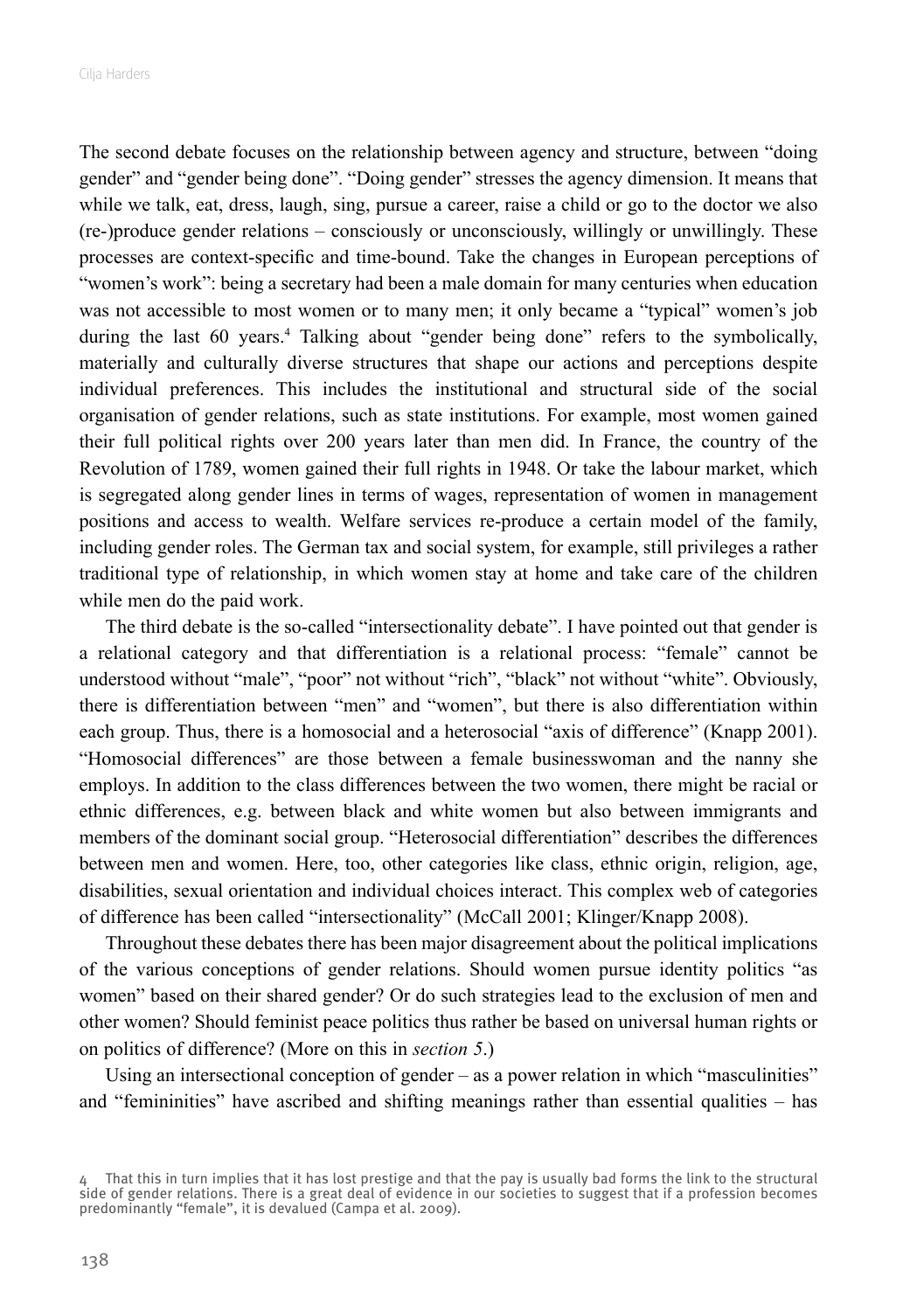important practical implications: it helps us to analyse the durability and stability of unjust gender and social orders, including the use of violence by men against other men, women and children, without taking the connection between "violence" and "masculinity" as something natural or unchangeable. Rather, it allows us to question gendered stereotypes and to inquire about the possible functions of related structures. Sarah Clasen and Susanne Zwingel show, for example, that in order to understand the very high degree of murderous violence against women in Guatemala, we need to look at the history of a long and extremely violent civil war, which is rooted in the colonial experience and a class struggle. These led to the establishment of a culture of violence and, at the same time, to poverty and the destruction of families and traditional livelihoods. We also need to look at US-American immigration policies that led to the development of urban youth gangs, which were then forced back to Guatemala and reorganised as "maras". And we need to look at the current economic situation of lower class boys and men in Guatemala (Clasen/Zwingel 2009; Luciak/Olmos 2005).

#### 2.2.2 Habitus, Hegemony, Society and the State:

#### Understanding the Relationship between Structure and Agency

One of the core questions of modern critical social and feminist theory is how gendered differentiation is converted into a system of gendered de-valuation and hierarchy, and how such an unjust system is sustained. There is a host of different answers. As indicated above, the relationship between agency and structure – between individual will and decision-making and those structures that are outside our reach – is of central importance.

French sociologist Pierre Bourdieu developed the concepts of "habitus" and "social field" in order to understand this relationship. Habitus is described as a "system of durable, transposable dispositions, structured structures predisposed to function as structuring structures" (Bourdieu 1977, 73). Thus, habitus is the link between durable social structures and different individual agents with their choices, convictions, dreams and perceptions.

Bourdieu stresses that the habitus of a person is at the same time deeply gendered and gendering (Bourdieu 1977, 94; Bourdieu 2001). Again, habitus links individual agency (i.e. the decision to behave like a "good woman/man") and social and political structures (i.e. education, experience in the social realm, state institutions, symbols, norms about being a "good woman/ man"). Furthermore, according to Bourdieu, habitus is shaped through experience and interaction in a "social field"; also, it is a bodily affair as it is incorporated in a very physical sense (Bourdieu 1977, 76). We see habitus as "natural" because it is literally "embodied" in us from an early age. Joshua Goldstein, for example, argues that gendered differences in children's education – especially the toughening up of boys – may be the most important factor for creating men and women who are willing to go to war (Goldstein 2001, 406ff.).

Gendered habitus is a generating principle of masculinities and femininities (Meuser 1998, 115). And although there have been great variations in the conceptions and practices of masculine and feminine habitus around the world throughout history, there are also dominant features of the gender habitus: shared expectations about appropriate behaviour, language and bodies. With respect to masculinities, these very specific dominant types have been called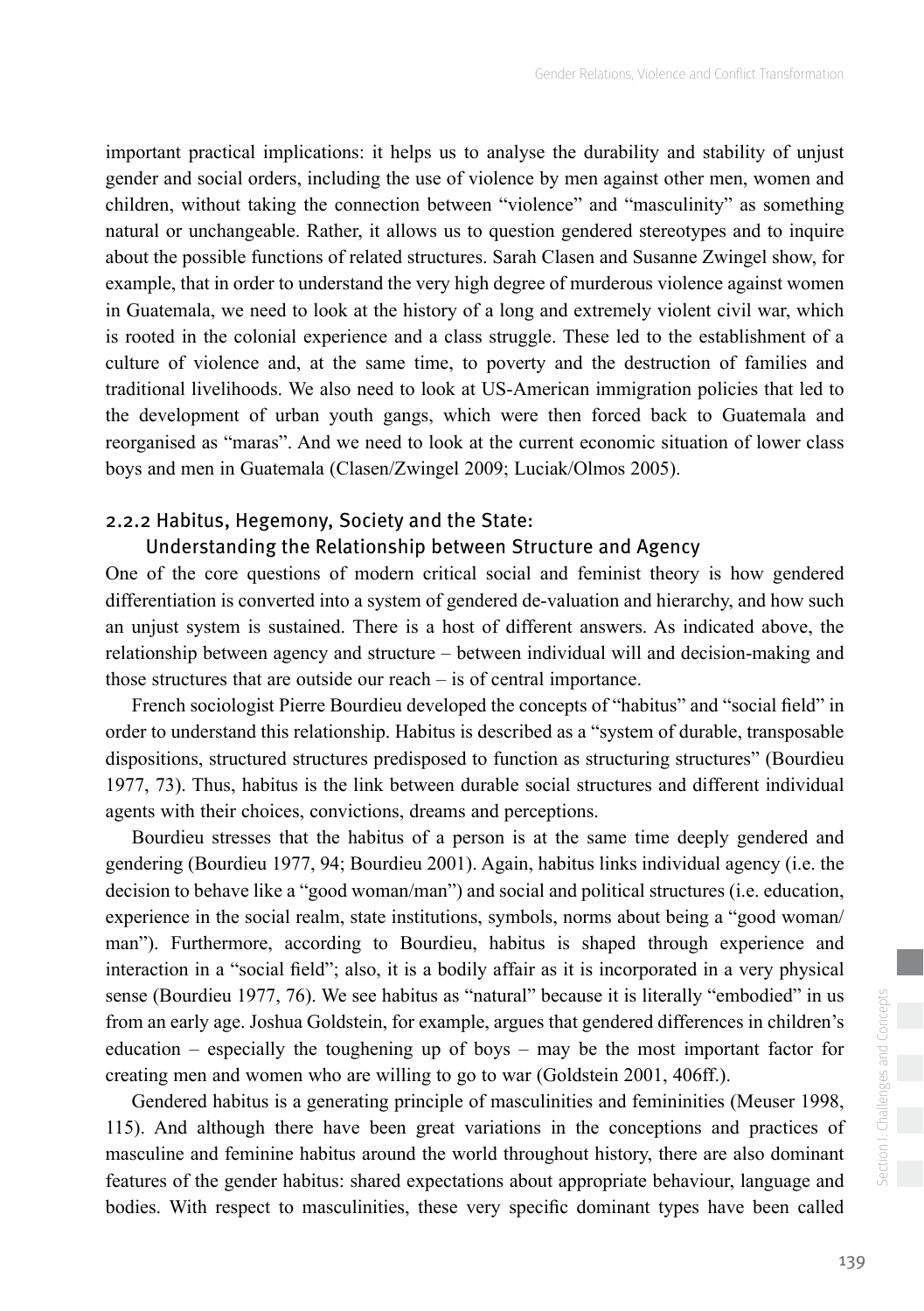"hegemonic masculinity" (Connell 1995). The concept stresses differences among men as well as differences between men and women.<sup>5</sup> Hegemony, in the Gramscian sense, implies the power of being able to dominate without using raw force as the main or only means of domination. Applied to gender relations this means that the powerful privileging of some types of masculinity in relation to "women", as well as subordinate men, is mostly based on consent and voluntary subordination in "a cultural dynamic by which a group claims and sustains a leading position in social life" (ibid., 77).

The partial empowerment of some women may be a precondition for consent, as the discussion about intersectionality above has shown. Deniz Kandiyoti aptly named this the "patriarchal bargain" offered to women (Kandiyoti 1988). Within this social contract, women gain security and protection in the framework of family roles as mothers, daughters and mothersin-law. In turn, they impose the rules of a patriarchal order on younger and dependent women.

Male dominance is enacted "heterosocially" towards women and "homosocially" towards non-hegemonic masculinities such as poor, homosexual or minority men. Still, all men, even those confined to subordinate or complicit masculinities, may benefit from "patriarchal dividends". These are structural benefits, which accrue to men regardless of their individual behaviour and perceptions (Connell 1995; Connell/Messerschmidt 2005).<sup>6</sup> For example, a gender-segregated labour market allows employers to offer worse pay to women than to most men in the same position.

Even though hegemonic masculinity and femininity represent models  $-$  i.e. they do not fully reflect the complexity of most men and women's lives – they are embodied in the male and female habitus and, on the structural side, in the institutions of the state and of society. Birgit Sauer describes this as the "masculinity" of the state. She argues that the ways in which states organise inclusion and exclusion – for example access to education, health, jobs, welfare services, housing or political participation – is both patriarchal and violent at the same time (Sauer 2009, 61).

Based on a feminist reading of political theories of the state, Sauer and others show that the civilisation of collective violence in a monopoly of power/force held by the state has always been incomplete. The "fraternal contract" is a sexual contract, as Pateman (1988) argues. It offers peace and participation to a society of brothers in a public sphere, while leaving the domestic sphere un-regulated and women, children and minorities in a state of patriarchal dependency and vulnerability. The monopoly of power, which in a democratic polity is regulated and controlled by law, has only lately been extended to this private sphere, as the difficulties in enacting and enforcing laws against domestic violence show.

Using a broad conception of violence, Sauer hence argues that state-society relations are gendered relations of violence (Sauer 2009, 63), which are embodied in economic, social, reproductive and political insecurity. This includes discourses and constructions of femininity

<sup>5</sup> Section 3 will show how the gendered perceptions of the legitimate use of violence systematically include women and men. Aggressive, powerful and violent masculinities can only be constructed by relating them to passive, powerless and vulnerable femininities.

<sup>6</sup> It is important to note, though, that intersectionality often contradicts these simple hierarchies of power, as power is also distributed along the lines of class and "race".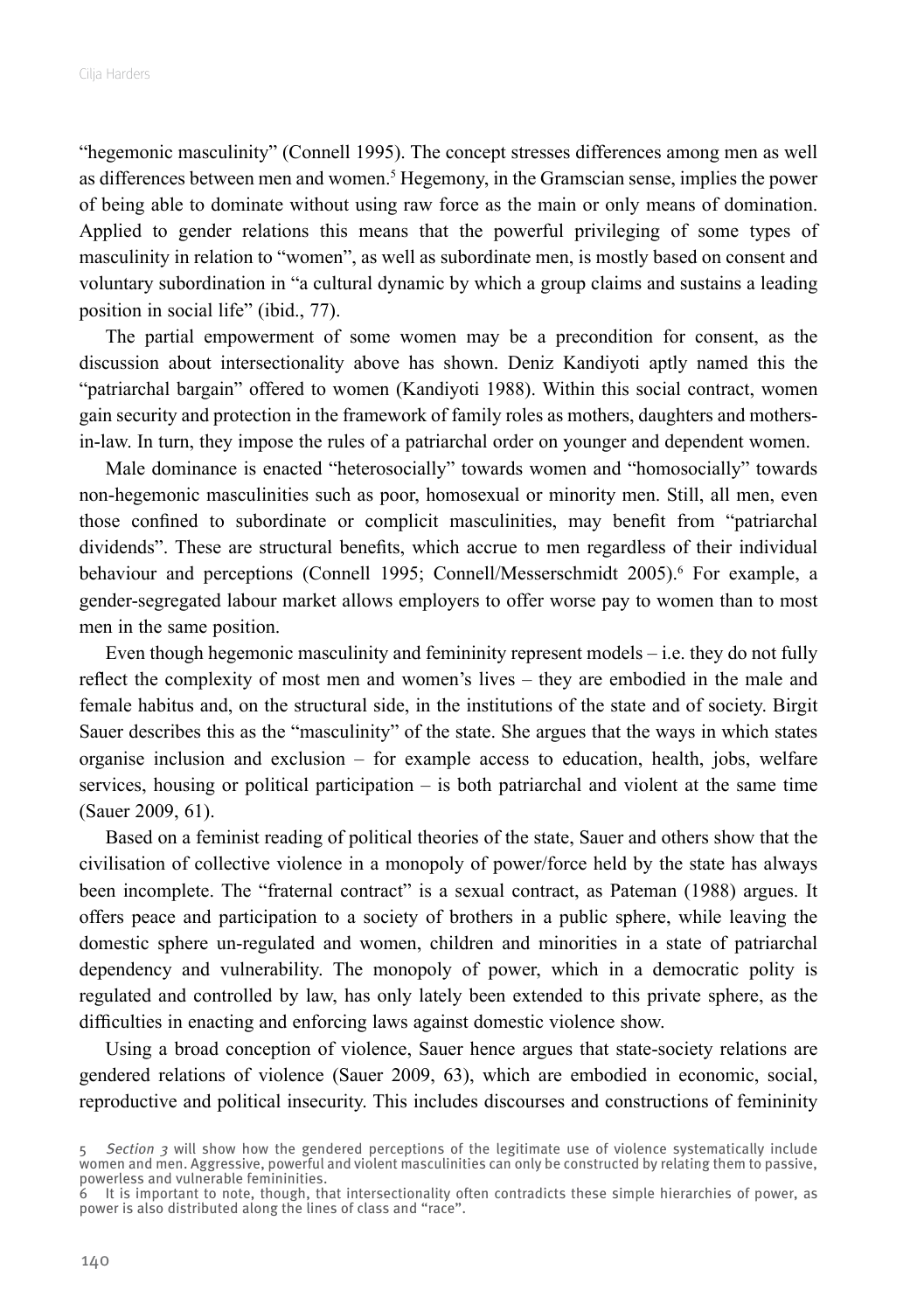<span id="page-10-0"></span>and masculinity. Masculinities in many cultures are linked to the "power of violation", whereas femininities are "open to vulnerability". Thus, gender relations are (latent) relations of violence as they systematically (re-)produce the "vulnerability" of women.

The concept of gendered habitus has important practical implications. It helps us to understand the durability and stability of unjust gender and social orders – including the use of violence – without claiming that there is a "natural" or unchangeable connection between violence and masculinity. Moreover, it allows us to question the gendered stereotypes regarding the use of violence and to inquire into the possible functions of such structures.

## 3. Gender Relations and Violence

#### 3.1 Gendered Perceptions of Violence

Gendered beliefs about violence are quite similar cross-culturally and over time, as Goldstein's comprehensive study about gender and war proves. They imply that men fight and women don't (Goldstein 2001; Elshtain 1987). This is not to say that women do not want to fight or that they never have done. They have always participated in collective violence throughout history, from the days of the Greek amazons to the American civil war and up to today's armed conflicts. Still, it is true that the majority of women do not take up weapons and that contemporary armies, as well as guerrilla groups or transnational terrorist networks, tend to be predominantly male. Thus, the gendered habitus produces two distinct, yet connected perceptions and practices: an aggressive, active, life-taking and violent masculine character versus a life-giving, passive, peaceful and caring feminine character. As relational concepts, they depend on each other (Harders 2004).

Jean Elshtain, in her important study about fighting women, suggested two opposite features of the female habitus: the "beautiful soul" and the "spartan mother" (Elshtain 1987). The "beautiful soul" depicts women as better human beings, distanced from the dirt and brutality of the world – the caring and nonviolent mother and wife. The "spartan mother" by contrast encourages men to fight, or wishes to fight herself, and actively supports war. War propaganda has always used these perceptions – by honouring the mothers who gave birth to future soldiers, by encouraging women to work in the military sector or recruiting them for combat. Women are thus assigned a very important role on the "home front".

On the male side of this equation, we find the male citizen and the soldier. Both roles are related to the use of violence, as the creation of the modern nation-state went hand in hand with the development of huge armies and general conscription. At the same time, women – who always had been a more or less formal part of military institutions and practices – were systematically excluded politically (Frevert 2001). Paradoxically, the warring soldier as a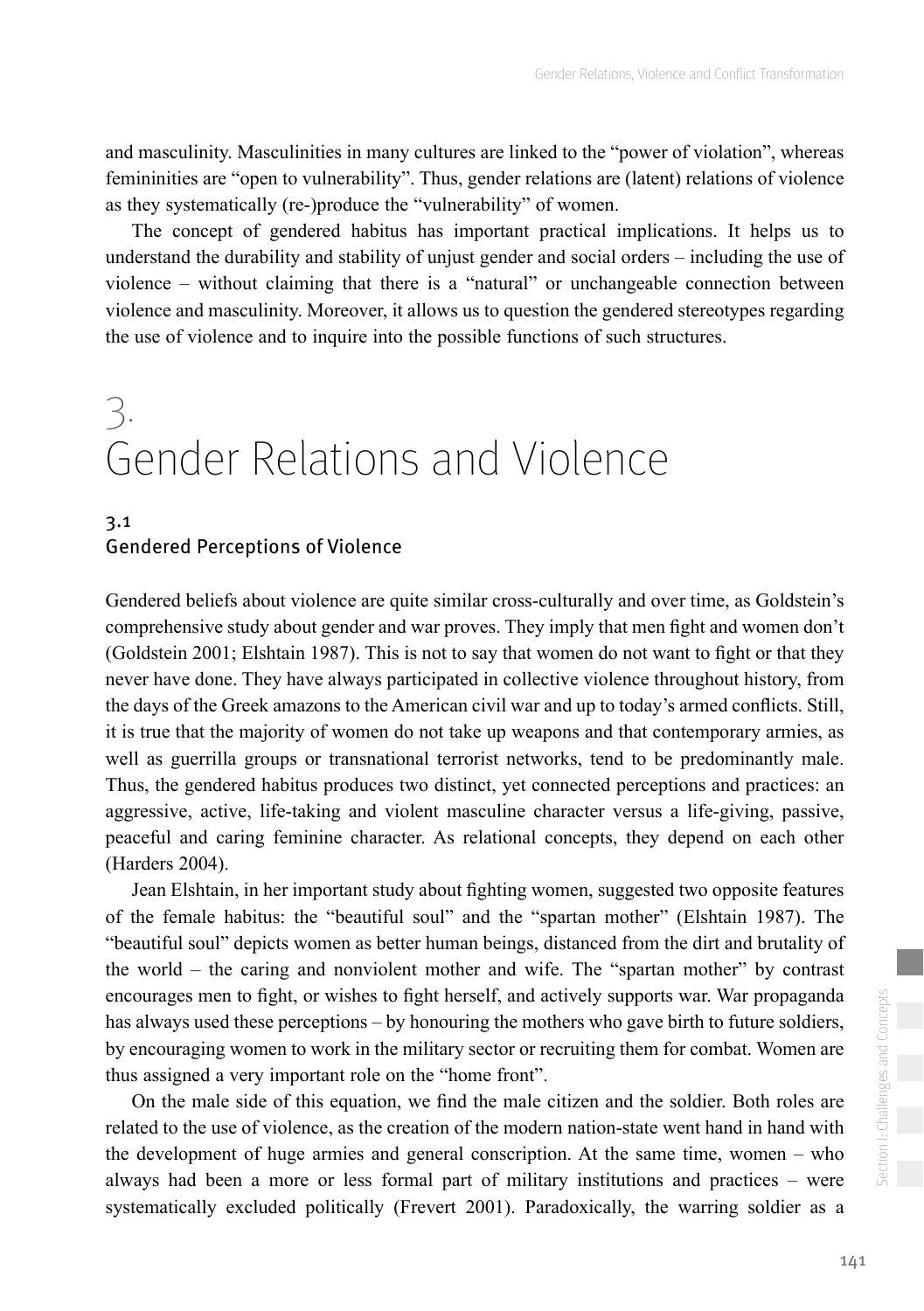symbol of powerful masculinity is at the same time "feminised": soldiers cook, clean, iron and take up other tasks that are often assigned to women. For example, a German soldier stated in a recent study that he never took better care of his clothing and cleanliness than during his time in the army (Apelt/Dittmer 2009). Through military hierarchies, the power of violation and vulnerabilities are redistributed in a new way, which differs from civilian life. New recruits in particular undergo a harsh regime of bodily and physical training and hierarchical submission. These processes are deeply gendered, since they rely on gender stereotypes and at the same time create and re-produce certain types of masculinity and femininity (Dittmer 2009). In this context, feminisation is meant to de-value. This systematically leads to incidents of (sexualised) violence against women and men in almost all armies in the world (Scheub 2010; Dittmer 2009).

In addition, the soldier has to be willing to die for his or her comrades and ideologies. Again, the willingness to die for rather abstract concepts such as the "nation" or "religion" is not "natural", and neither is the willingness to apply violence as means of social interaction. The military plays a crucial role in the (re)production of hegemonic masculinities, which are open to the use of violence. Goldstein (2001, 331) argues:

"Cultures need to coax and trick soldiers into participating in combat […] and gender presents a handy means to do so by linking attainment of manhood to performance in battle. In addition, cultures directly mould boys from an early age to suppress emotions in order to function more effectively in battle. This system, supported in various ways by women, produces men capable of fighting wars, but emotionally impaired. The militarized masculinity of men who fight war is reinforced by women's symbolic embodiment of 'normal' life and by women's witnessing of male bravery."

These gendered perceptions are as hierarchical as gender relations are. Even though the "beautiful soul" is as important for a militarised culture as the "soldier", in patriarchal structures the "female" is devalued. Thus, constructs of femininity are rather contradictory: feminisation is applied to dissenting men from the same group like conscientious objectors, deserters or homosexual men. Feminisation discourses often coalesce with homophobia. They are also often linked to hyper-nationalism, racism, religious fervour and other radicalised identities. At the same time, the "male enemy" can be effectively portrayed as a beast by blaming him for exceptionally cruel deeds against women and children of the own group. Hence, the construction of an "aggressive male" produces the idea of a threatened passive "femininity" that is in need of protection.

These discourses can serve as the basis for a discursive and practical escalation of violence. For example, in many cases alleged or actual rape by one group provokes violence by the other. Thus, the stereotypes of peaceful, passive and defenceless women are intimately connected with the active, aggressive and defending men. As such, these discourses shape the male and female habitus and they create the power to violate, as well as vulnerability.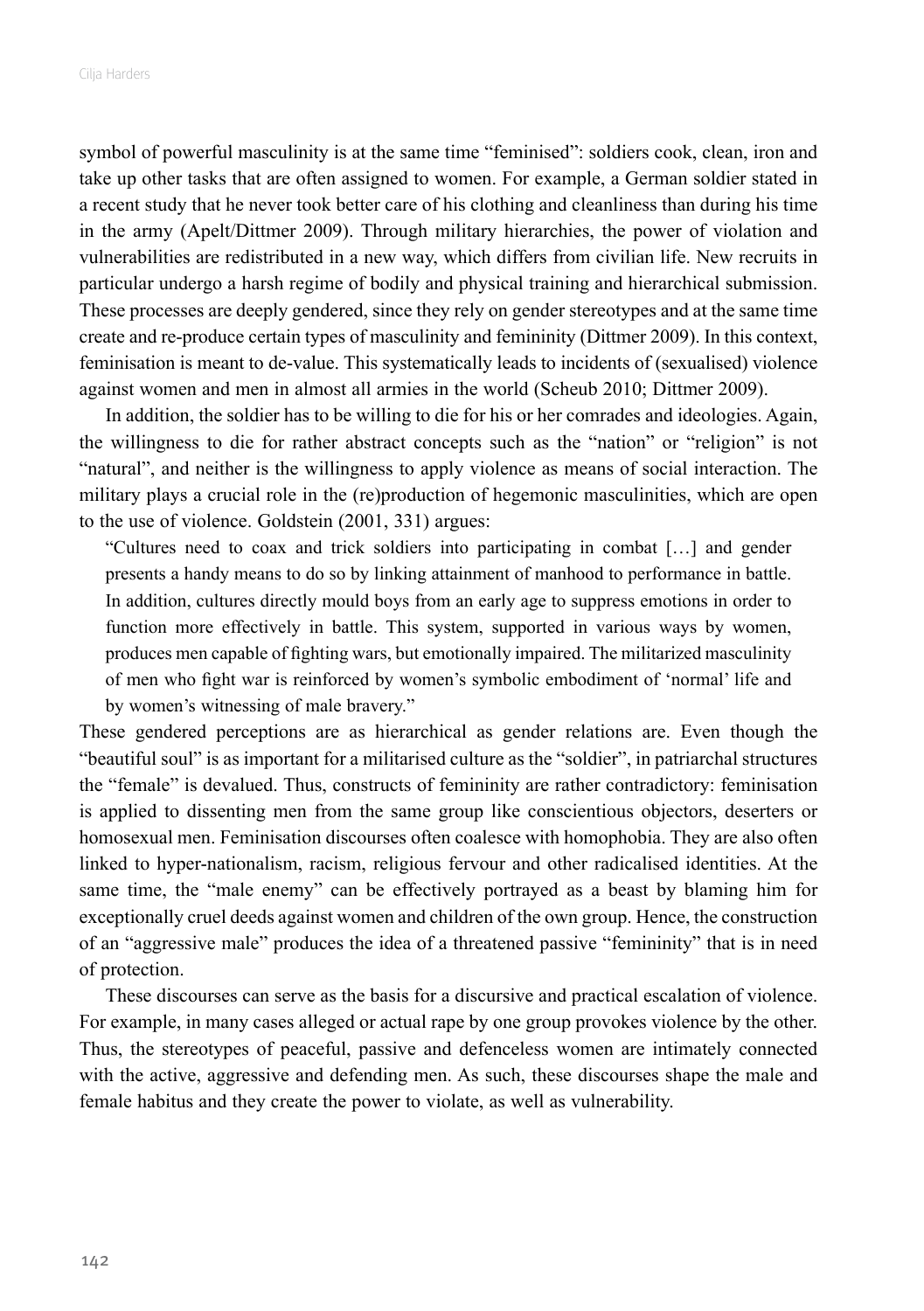#### <span id="page-12-0"></span>3.2 Masculinities and Violence

Empirically, men run a high risk of experiencing (physical) violence ranging from "private" domestic violence, e.g. by parents against their children, to public criminal violence, e.g. in youth gangs, or sexualised violence, e.g. in prisons or as means of torture. Most violent crimes accounted for are perpetrated among men. Many acts of violent crime during times of peace are committed exclusively within male groups (Farr/Gebre-Wold 2002). As a consequence, the overwhelming majority of prison inmates today are male. Most soldiers are men, as are most military victims of war. And in ethnopolitical conflicts, young civilian men frequently become victims of massacres because they are anticipated to be the "future soldiers of the enemy" (for Rwanda, see Zdunnek 2002; for Bosnia, see Cockburn/Zarkov 2002).

In terms of agency, violence can nevertheless be understood as an identity resource for men. This is linked to the idea that the male habitus is constituted and shaped by serious games of competition among men. Homosocial institutions – the military, youth groups and gangs, prisons, boys' schools, sports and some professions – are extremely important symbolic and material spaces for these games of competition. The military often functions as the "school of the nation" by embodying a model of masculinity that is linked to physical power and strength, discipline, order and the ability to fight. Militarised masculinity is a product of over-emphasising the idea of violence as a "natural" part of masculinity. Competition and (group) solidarity are tightly linked (Meuser 2007). Through competition between men, masculinities are shaped, experienced and accomplished.

In addition, "the experience of violence, e.g. in violent conflict, can cause the incorporation and habituation of violent practices" (Streicher 2010, 26). These can in turn lead to a normalisation of violence in the sense that violence becomes an integral part of an individual and collective habitus of certain men. Violence can also be a significant resource for "re-establishing" male domination and identity in a situation of crisis and de-valuation of traditional conceptions of masculinity. This kind of crisis can be provoked by an individual loss of autonomy, as studies about (sexualised) violence among men in prisons show. These studies argue that the use of violence and the fear of being victimised constitute an important dynamic in re-establishing masculinities (Bereswill 2006; Toch 1992; Bowker 1998).

Re-asserting masculine identities after individual or collective crisis is also one potent explanation for the usually high level of domestic violence in post-war societies, where demobilised and unemployed ex-combatants use violence in order to re-establish their position in the family and the household (see e.g. Zarkov 2005 for ex-Yugoslavia; Schäfer 2008 and Dolan 2002 for Africa; Scheub 2010 for a comprehensive debate). Ruth Streicher, in her study about "youth gangs" in East Timor, shows how gender, violence, age, class and the legacy of a bloody civil war interact in producing masculinities. Youth gang members perceive themselves as protectors of their communities. They use violence in a ritualised form against other males and thus as a resource for identity building and competition. At the same time they are deeply insecure about their role as "proper men" because they cannot live up to the role model of being a male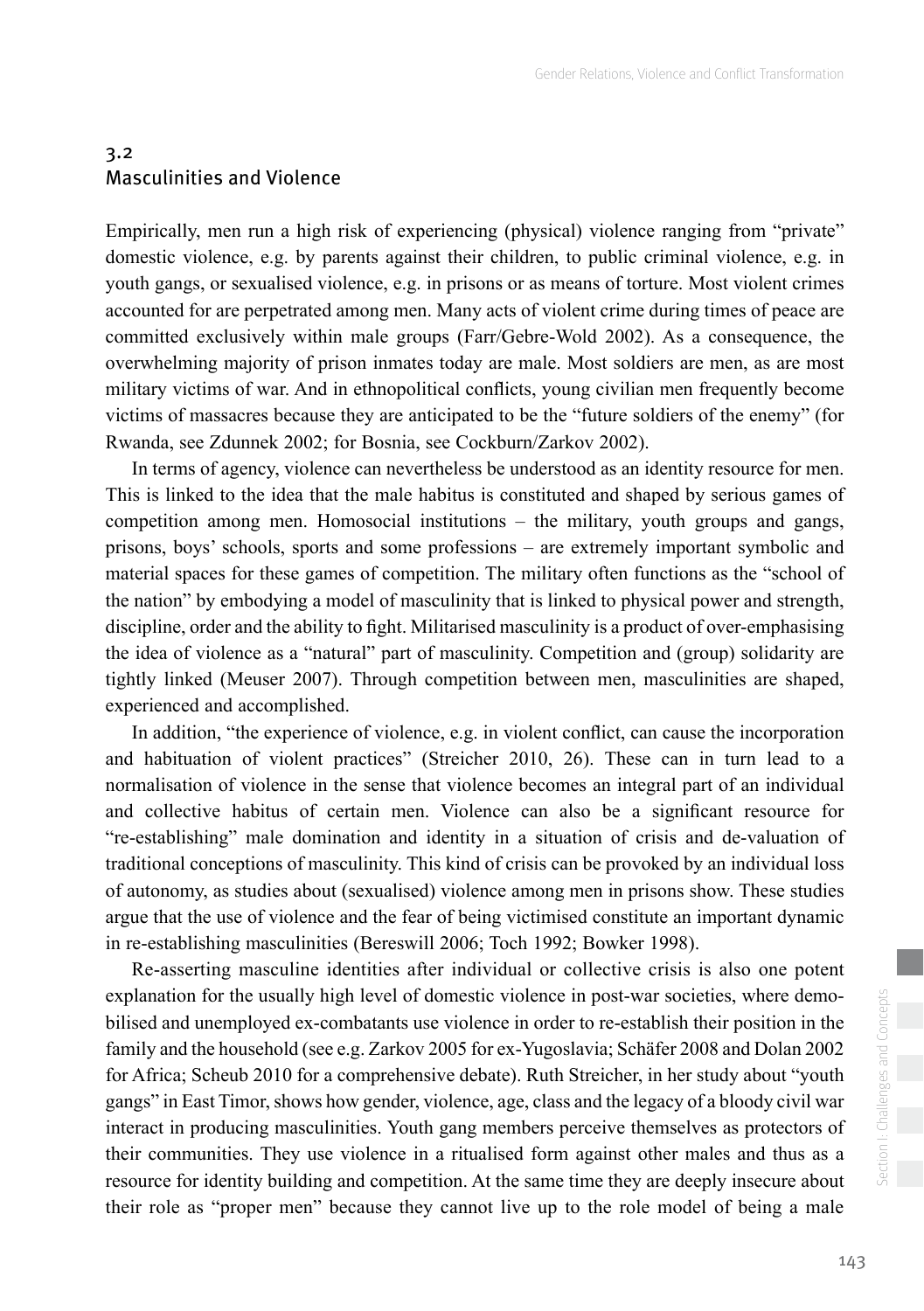<span id="page-13-0"></span>breadwinner. European and US-American development aid agencies have had their share in introducing these models in the first place, as part of their humanitarian agenda (Streicher 2010).

To summarise, the capacity to use violence is – in many societies and throughout much of history – an integral part of the male habitus. The use of physical or structural, collective and/ or individual violence against other men, women and children can serve different social and individual functions, as demonstrated above. This does not mean that the use of violence is natural or that all men use violence. On the contrary, men have resisted public and private pressure to use violence throughout history. Young men have evaded conscription to the army or fled from fighting, as the history of "traitors", "cowards" and "deserters" – names they have been called in order to stigmatise them – shows. Men have chosen not to join the guerrilla or militia and they have refrained from using violence in the domestic sphere. Men have also been actively supporting peace and nonviolent movements at all times. Furthermore, in order to sustain a culture of violence, both genders have to contribute.

#### 3.3 Femininities and Violence

The "feminine face" of war (Wasmuht 2002, 88) is as diverse as the male one. In terms of intersectionality, for example, female members of the dominant ethnopolitical or social class may have as much interest in the escalation and the maintenance of violence as men. Like men, they may be driven by greed and grievance, by the belief in ideologies or the struggle for personal gains in power and money. Women may be active or passive supporters of militarised masculinities and, therefore, involved in maintaining a violent conflict culture. As soldiers, nurses, suppliers, weapon producers and smugglers, women also actively sustain armed conflict. Even marginalised women may profit economically from a violent conflict by supplying the troops as merchants.

Women have not only been fighters in armies or guerrilla groups (Hagemann/Schüler-Springorum 2002). They have also played a major role in the execution of collective violence in totalitarian and genocidal systems, as evident in Rwanda where women were heavily involved in violence (Zdunnek 2002; McKelvey 2007) and in Nazi Germany. Anette Kretzer, in her study about the Ravensbrück women's concentration camp in Germany, shows how female perpetrators acted in a militarised and patriarchal system of violence, which was based on the institutionalised dominance of the "male" Nazi organisations (Kretzer 2009). Within this system of patriarchal subordination, female concentration camp guards enjoyed and used a high degree of autonomy in the use of violence, torture, abuse and murder. Even though there is no doubt about their role as active perpetrators, the post-war allied prosecuting authorities, as well as the German public, mostly framed their brutal deeds in terms of female deviation and excess. This can be explained by the deep-rooted gendered perceptions of the legitimate use of violence. For the purpose of our discussion here, it can be noted that – as perpetrators or fellows in crime, and as supporters of a violent conflict culture – women contribute to the escalation and de-escalation of conflicts just as much as men do.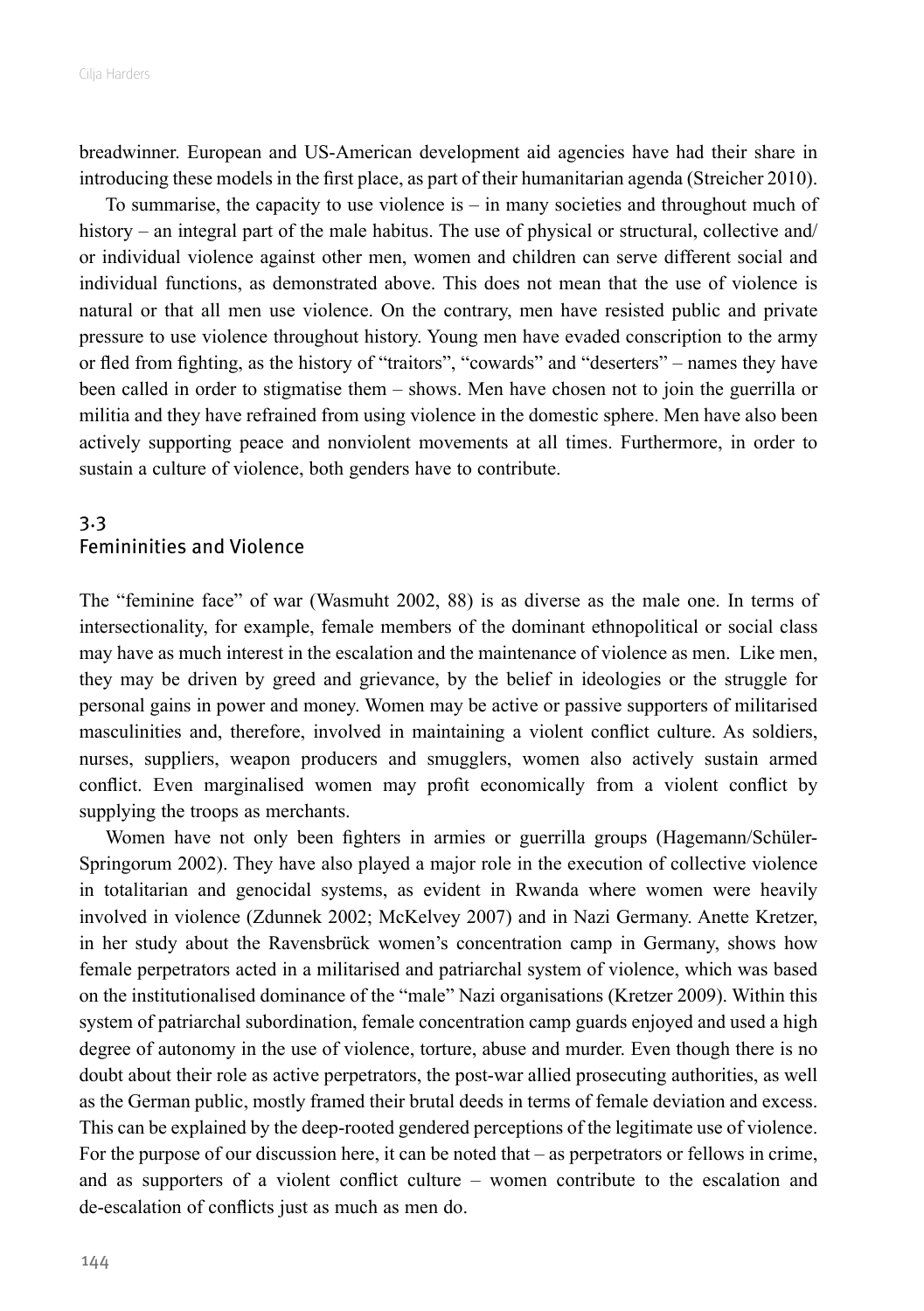At the same time, though, the gendered habitus, which assigns caring and less violent roles to women, has an important impact on the practices of peace activism. Women are often an important part of local peace alliances, and they often (and for longer) actively maintain social networks and connections with groups or individuals considered as "the enemy". Carolyn Nordstrom shows how dedicated and courageous women keep up medical care for civilians in war zones and thus produce islands of peace in an ocean of violence (Nordstrom 2004). Often, they are the first to reconnect and return after violent conflicts (Cockburn 2001; see also *Box 1*). It is the assumed "private" nature of their micro-level social interactions that allows them to cross lines of conflict and combat.

#### Box 1 Negotiating Differences and Identities

As for the major political question, the question of identity politics versus politics of rights (see *section 2.1.1*), vital insights can be taken from Cynthia Cockburn's study about peace policies of women's groups in protracted conflicts in Northern Ireland, Israel/Palestine and Bosnia (Cockburn 2001). The women's groups studied emphasise differences rather than covering them up and deal with them proactively within their groups. The group process becomes the place for creating a truly democratic space:

"A good deal of effort therefore goes into structuring a comfortable democratic distance between us, as individuals in marriage, as collectivities in a multicultural city, as nations sharing a world. The space has to afford an optimal distance between difference, small enough for mutual knowledge, for dispelling myths, but big enough for comfort. It has to be strong enough to prevent implosion, a collapse of differences into rape, silencing or annihilation. But it also has to be flexible enough to permit differences to change their form and significance [...]" (ibid., 224).

Women's entry into the political and public spheres for reasons of peacemaking or democratic transformation, on the other hand, often constitutes a rupture with traditional gender roles. It requires special justification. Women frequently use "maternal" patterns of legitimisation. Women thus may relate to their traditional gender roles when demonstrating for peace in order to protect their soldier sons, as this activist from the Philippines states:

"[it is] perhaps because of [women's] very lack of exposure to the way traditional politics has been played in this country and the way power has been used, there is in their attitude – not because it's in our genes but because it is in our experience and culture – much less of a kind of 'ego-involvement' that has to be overcome in dealing with the consensus building that needs to be done in forging a peace for a people that has been so divided" (IA 1999, 13).

Many female activists utilise positive concepts of femininity and maternity for their peace work. But there is some tension between the political community of "we, the women" and the real-life social, economic and political inequalities between women, as well as those between women and men. The construction of an allegedly homogeneous identity (albeit as peace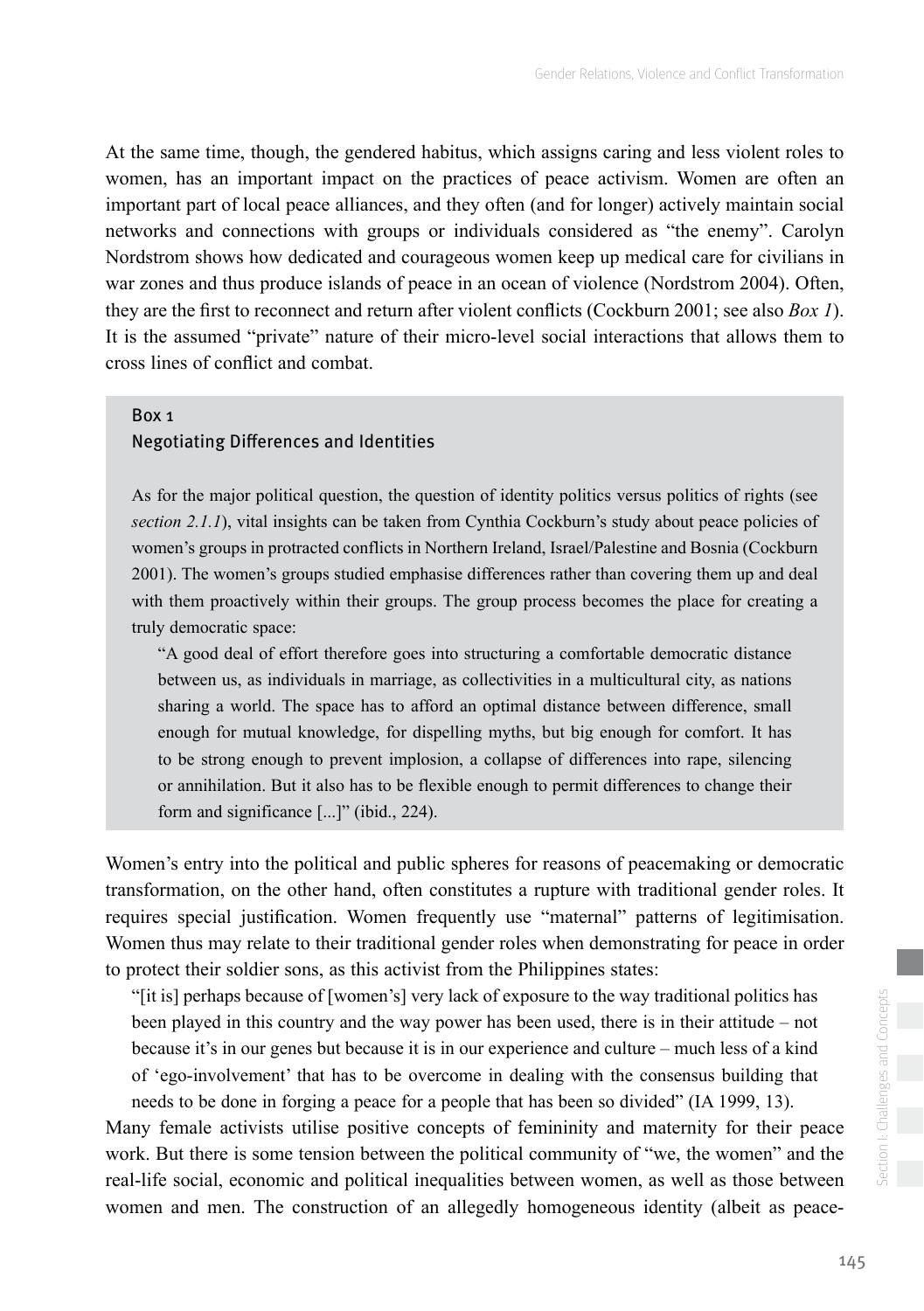<span id="page-15-0"></span>promoting mothers) can stabilise rigid identity perceptions (Knapp 2001, 43). As a case in point, many nationalist ideologies build on maternalism and thus restrict women to the role of mother and nurturer. This in turn often contributes to the legitimisation of militaristic masculinities. It also contradicts the argument (presented above in *section 2.1*) that the possibility of living a plurality of gendered practices and roles is fundamental for sustaining a culture of peace. Thus, the line between essentialist exclusions and the maternal pragmatism of peace policies and practice is very narrow indeed.

## $\sqrt{4}$ . Gender Relations and Conflict Transformation: Connecting Theory and Practice

How then can the complex theoretical considerations presented above serve those who are engaged in the practical politics of conflict transformation? This section suggests some general implications for gender-sensitive conflict transformation. They always have to be put into the specific cultural, political, religious and historical context of the projects concerned.

#### 4.1 Self-Reflexivity

The difficult, conflict-prone and diverse contexts of transformation work demand a substantial level of self-reflexivity. Practitioners of conflict transformation themselves are products of the gendered habitus and gender regimes that have shaped their lives. Practitioners and those they wish to support are constantly involved in doing gender, and whatever they do is part of a structure in which gender is being done. The "gendered lens" proposed here can be applied to all societies, as nearly all societies experience some form of violence.

Changing these deep-rooted beliefs and practices does involve long-term work and it can create severe tensions and conflicts. Nevertheless, self-reflexivity on the level of personal experience and beliefs, the levels of interaction and of professional concepts and actions is crucial.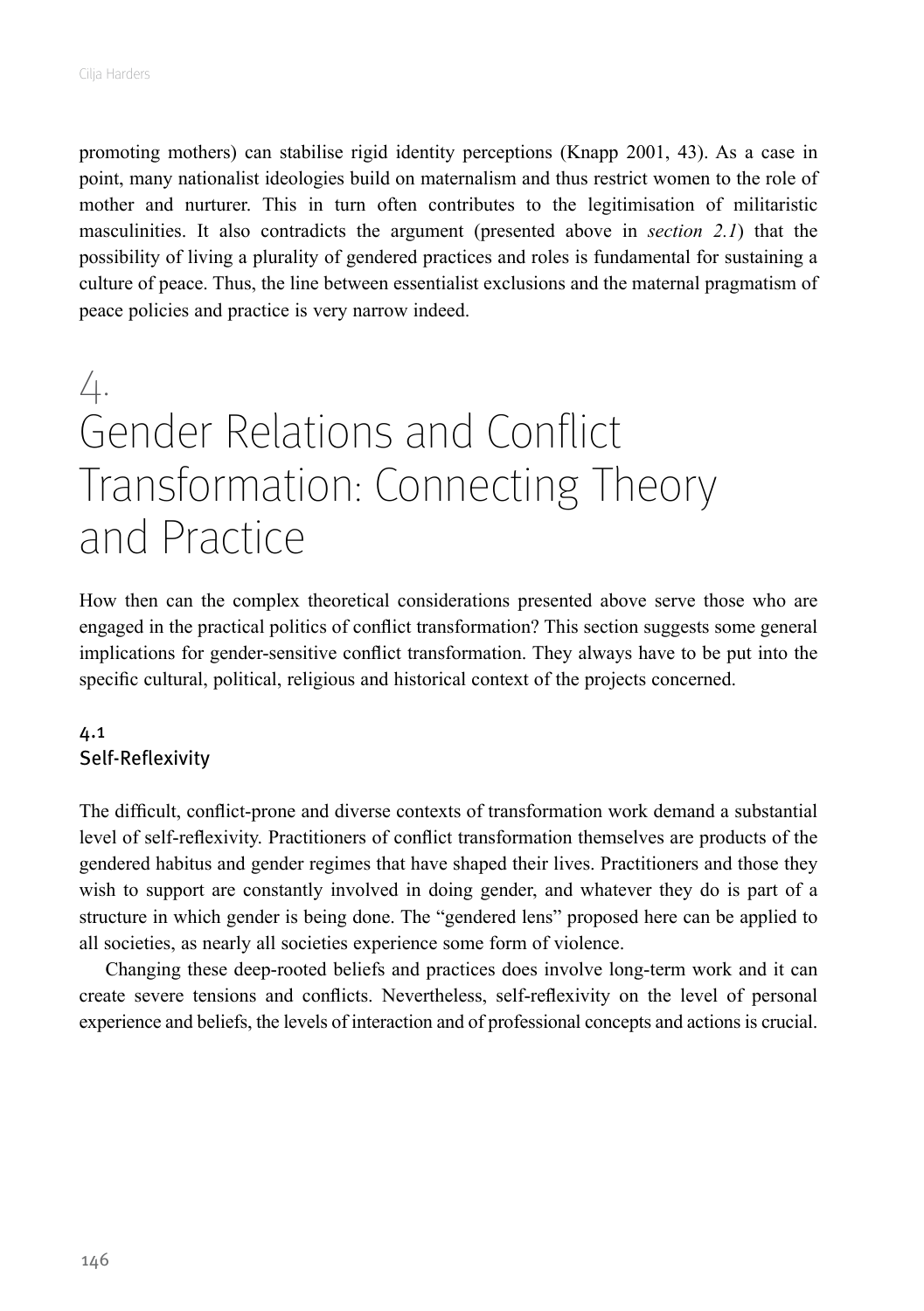#### <span id="page-16-0"></span>4.2 Taking Stock: Monitoring, Early Warning and Prevention

All measures of conflict transformation work must be investigated and improved along the lines of gender indicators (Reimann 2001, 32). Today, there is a host of literature about gender mainstreaming, gendered evaluations and gender benchmarks, which suggests coherent ways of making the gendered dimensions of peace and conflict visible. These should be combined with measures that are sensitive to intersectionality, depending on the relevance of specific categories of differentiation for understanding a certain conflict dynamic. This includes collecting data that are disaggregated according to sex, "race", and age, and securing the participation and empowerment of those who have previously been marginalised (women or men, old or young, minority groups according to "race", "religion" or other ascribed identities).

Gender issues are a useful and empirically hard measure for testing social escalation, as they are closely connected to militarised constructs of masculinity. Thus, a narrowing down of women's social roles to mothers and growing public and private violence against women and "unmanly" men (e.g. homosexuals, non-militaristic men, dissenters, peace activists) constitute major early warning indicators (Hill 2003). On the other hand, the possibility of living a plurality of roles and identities for men and women is a major indicator of a peaceful society (Clasen 2006). Indicators like the ones suggested for the Gendered Peace Index (see *section 2.1*) should be systematically included in civil conflict transformation. This kind of data collection could serve as a baseline for situation assessments in observer missions, NGOs or state institutions.

#### 4.3 Tackling the Full Continuum of Violence

Conflict transformation activities need to address different types of violence simultaneously. Understanding the link between different types of violence sheds light on the gendered root causes of violence. The creation of negative peace is then just a precondition for further work. As a next step, practitioners have to ensure that restoring security in a post-war situation includes protection against sexualised violence<sup>7</sup> and changes the culture of violence in all spheres of society.

Feminists, gender and peace activists all over the world have made enormous efforts in order to publicise and politicise the nexus between gendered injustices and collective and individual violence. A growing body of international law has been the result and can now be used as a point of reference. Notable are the Universal Declaration of Human Rights and the Convention on the Elimination of All Forms of Discrimination Against Women (CEDAW). In addition, resolutions 1325 (2000) and 1820 (2008) of the UN Security Council highlight the new international and institutional visibility of gender issues in the field of peace and conflict. While development agencies and NGOs have been receptive to these new insights, governments and academia in its

7 A haunting documentation of these acts of violence is provided by UNIFEM at www.womenwarpeace.org/issues/ violence.htm.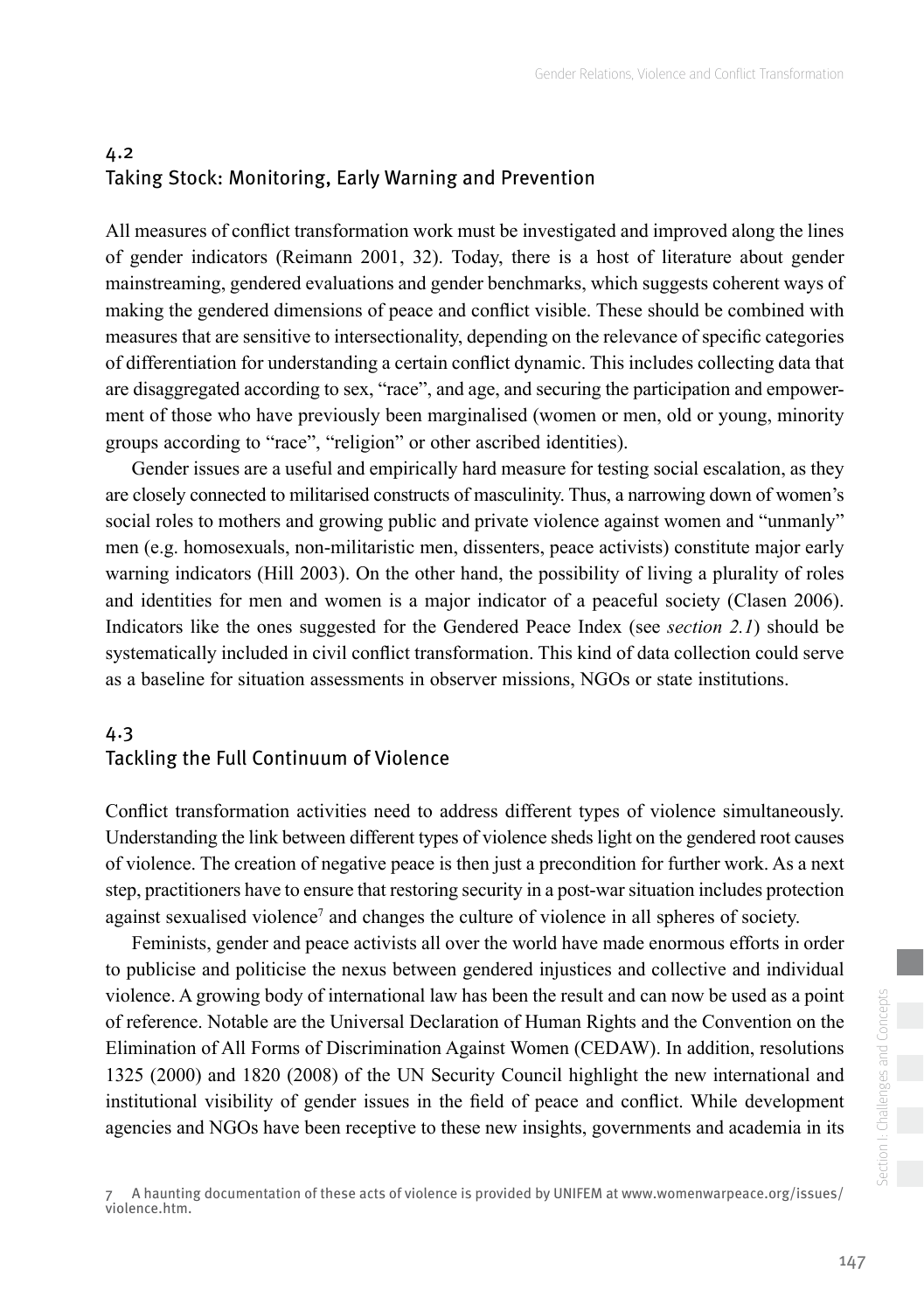<span id="page-17-0"></span>more mainstream approaches have been less so. Thus, many gender-sensitive policies are not implemented due to lack of political will and/or resources. Still too often, gender issues are perceived as "women's issues", thus neglecting the male dimension of gender relations.

To begin to change this, awareness has to be raised more broadly still. In post-war contexts, for example, the police have to be trained, the awareness of judges needs to be heightened, safe spaces and hotlines must be made available for those who fall victim to violence. External actors and civil conflict resolution practitioners can support the development of a broader understanding of security, by supporting testimonies against perpetrators and by stressing the urgency of protecting and legitimising human rights. Most importantly, laws have to be passed for the prosecution of different types of violence, including domestic violence, as criminal acts. Finally, all local initiatives taking up this touchy issue should be supported, as it needs to be addressed in an appropriate cultural and political manner.

#### 4.4 Building Coalitions with Men

Any project which envisions building a culture of peace and mutual respect has to address the constructions and practices of masculinity in a given society. After war, this includes work with traumatised combatants, members of the military, police and security forces. In other situations, fighting domestic violence and rape might be a priority.

The goal should be to "develop gender practices for men that shift gender relations in a democratic direction. Democratic gender relations are those that move towards equality, non violence, and mutual respect between people of different genders, sexualities, ethnicities, and generations" (Connell 2001, 16).

As a start, more men have to be won over to act decidedly against violence in everyday culture. Fortunately, men all over the world are already doing so. For example, the African campaign against violence "real men don't rape" has triggered support in many African countries and around the globe (GTZ 2009; Schäfer 2008). "MenEngage"<sup>8</sup> was founded in 2004 and constitutes a global and growing network of emancipatory mens' organisations, who work to promote the engagement of men and boys in achieving gender equality (Scheub 2010, 311 ff.).

Changing gender relations and gendered role perceptions that enhance violence is as important as offering spaces for men and women to voice their concerns. This can be done by supporting men to work on war trauma, supporting gay, lesbian and trans-gender groups, and supporting spaces in which the ambivalence of being a victim and a perpetrator at the same time can be voiced (Schroer 2010).

But sometimes, men – especially male members of minorities under pressure – rely heavily on games of competition and the degradation of women and "femininity". They may lack non-competitive, non-militarised alternative male identity roles, which have to be slowly and carefully created and promoted, as changes in gender roles may create tension and even cause violence (UN 2008).

8 See "Who we are" at www.menengage.org.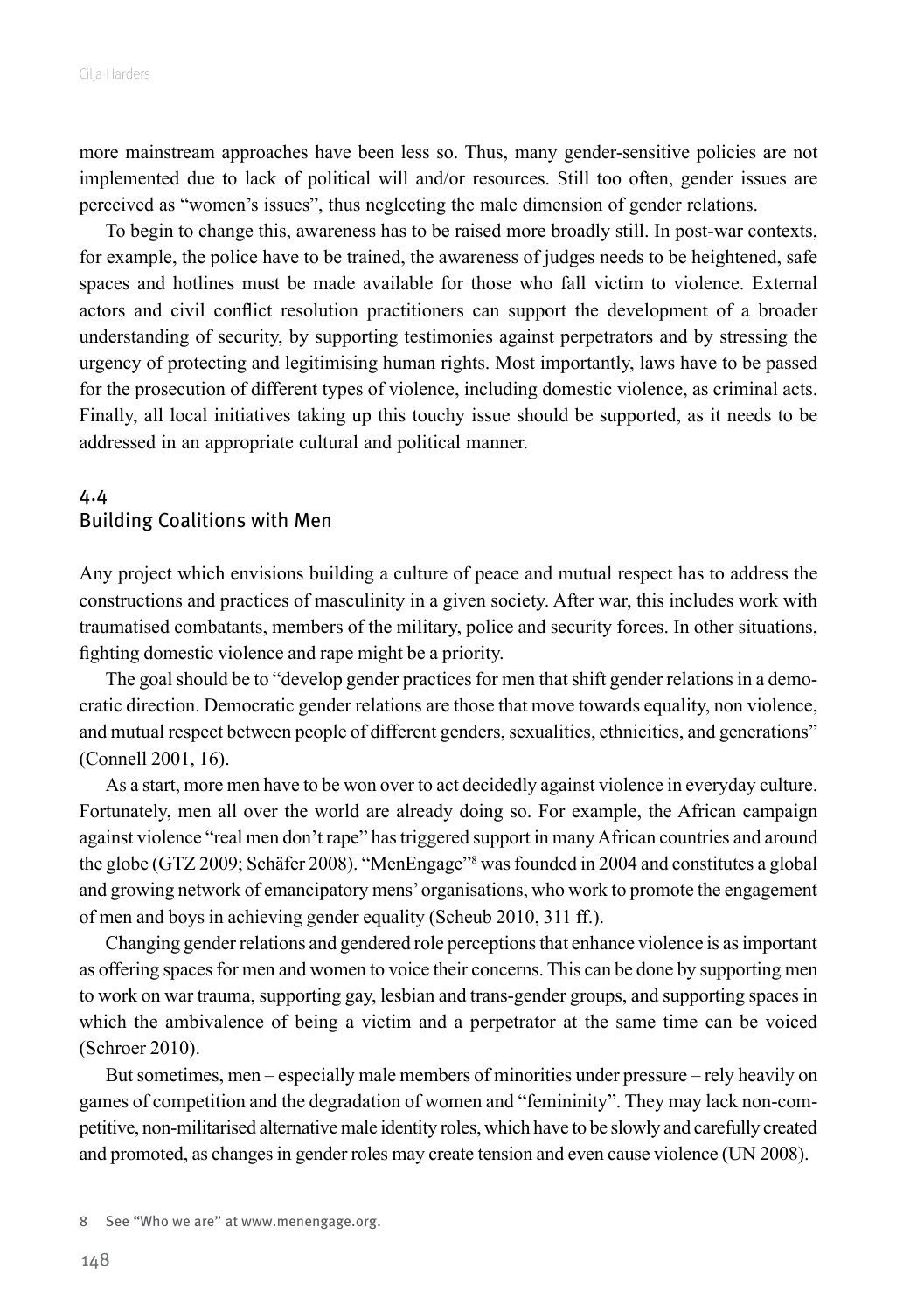#### <span id="page-18-0"></span>4.5 Dealing with Post-War Regressions

In times of war, women often gain access to new economic, familial, vocational and social fields of action. These gains are, however, mostly of limited duration (Meintjes et al. 2001, 9):

"The historical records confirm that societies neither defend the spaces women create during struggle nor acknowledge the indigenous way in which women bear new and additional responsibilities. [...W]omen's activism in managing survival and community level agency is predictably devalued as accidental activism and marginalised post-conflict, as politics become more structured and hierarchical."

Post-war restorative tendencies can be traced back to a variety of causes, even though women take up numerous important tasks in reconstruction. Crucially, war and the gender relations it produced are collectively processed as an exceptional circumstance. The desired "restoration of normalcy" is manifested by re-establishing the status quo of gender relations. In predominantly agrarian societies, the older generation has a strong interest in restoring their control over family reproduction, as they rely on the younger generation for survival (ibid., 12f.). Men seek to re-establish their control over women, family structures and decisions (GTZ 2009). Similar setbacks can be witnessed on the political institutional level. Again, there are various reasons. One seems to be that women themselves do not internalise those transformations, and that men and women prefer the return to normalcy even at the price of social and economic losses (Meintjes et al. 2001, 12). For women, newly won access to the labour market and economic independence seem to be the easiest gains to hold on to. Changes in family roles and decisionmaking structures are more difficult to maintain.

A different but related issue concerns the demobilisation of female combatants. Even though women have taken and still are taking part in conflicts as combatants, they are often ignored during phases of demobilisation and reintegration (Dietrich Ortega 2009; GTZ 2009). They receive little or none of the appreciation given to men, are not incorporated into programmes of demobilisation and receive less compensation to build a new civil life. Female combatants face additional difficulties on the social level, being frequently stigmatised by their home communities, who refuse to reintegrate them (Bop 2001, 30ff.). Following anti-colonial combat initiated by leftist nationalist groups in Algeria, Eritrea and Nicaragua, women were also unsuccessful in retaining their obtained equality (Meintjes et al. 2001, 11).

Conflict transformation should take care not to directly or indirectly facilitate a return to the former (discriminatory) situation. Moreover, it should support processes of raising awareness that restoration does not have to mean a return to the status quo. It has to further encourage those organisations that are promoting concrete steps towards gender equality, and towards creating manifold livelihoods and perspectives for men and women.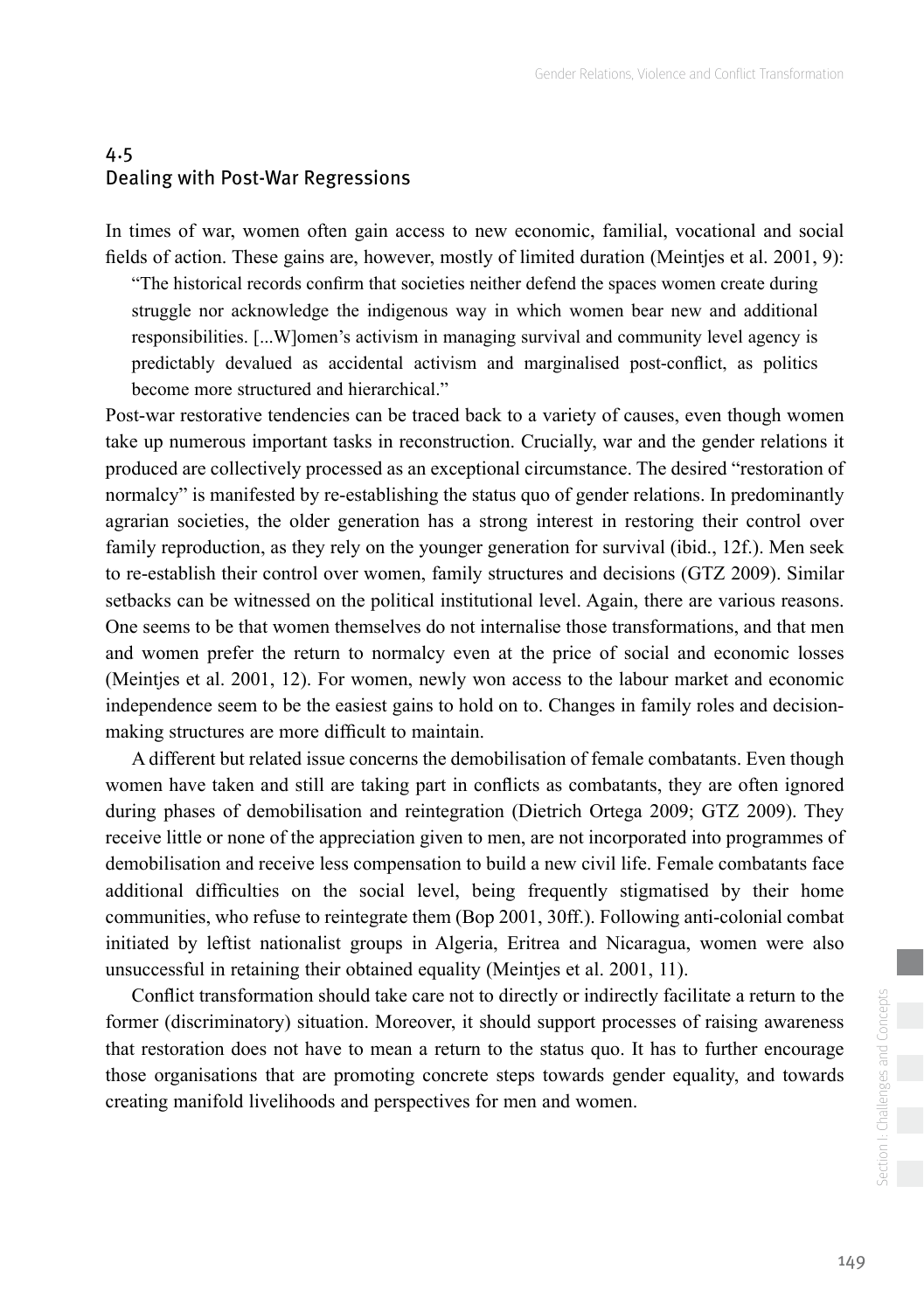### <span id="page-19-0"></span>5. Dilemmas and Perspectives

The complexities of a gendered conflict transformation strategy are great, as are its challenges. At the end of this discussion, it is by no means obvious how to deal politically with the inequalities and injustices produced by intersecting differences along the lines of gender, "race", class or age. Changing gender relations, after all, might create new tensions. In war-torn societies, which have experienced violence and social upheaval, this might in turn lead to new forms of private and public violence.

Feminism has developed three major strategies, which today are implicitly or explicitly adapted in most policy fields, from labour policies to development aid. They include equality and quota policies, affirmative action and identity politics. German sociologist and feminist Gudrun-Axeli Knapp (2001, 44) points to at least three problematic dimensions of these strategies. The "dilemma of equality" implies that ignoring difference by employing "equality policies" actually leads to inequality being maintained. Most "one size fits all" approaches lead to such problems, because they ignore the very different resources and capabilities that different people have. The "dilemma of difference" means that the disparate treatment of differences leads to the maintenance of discrimination. For example, affirmative action policies tend to re-create the categories of discrimination they actually set out to fight and dissolve. The "dilemma of identity" points to the fact that substantial group-identities always produce exclusions of the non-identical. For example, peace politics based on an assumption of the general peacefulness of women exclude all those men who might share such a habitus and severely underestimates the importance of women's agency for war systems.

Another complicating factor is a perceived "clash of cultures": those women and men who struggle for social change, peace and gender justice in their societies often feel neglected and threatened by "western" activism at the same time. Cultural relativism on the part of "western" actors gives oppressive regimes leeway to hide human rights violations behind "traditions". On the other hand, universalist projections of rights, gender roles and modernity have constantly and rightly provoked criticism because of the paternalism and neglect of local experiences related to such unilateral projects of emancipation.

While there are no easy solutions to these dilemmas, there is some good advice. Cynthia Cockburn (2004, 29) argues:

"An assumption of equality and similarity should prevail except when those liable to suffer from differentiation (women in this case) say that difference should be taken into account. […] When should women be treated as 'mothers', as 'dependents', as 'vulnerable'? When on the contrary, should they be disinterred from 'the family', from 'womenandchildren' […], and seen as themselves, women – people, even? Ask the women in question. They will know."

Thus, successful conflict transformation should be geared towards supporting and initiating those social processes that are necessary for producing context-specific answers to these dilemmas. This implies a participatory approach and a willingness to learn on the part of those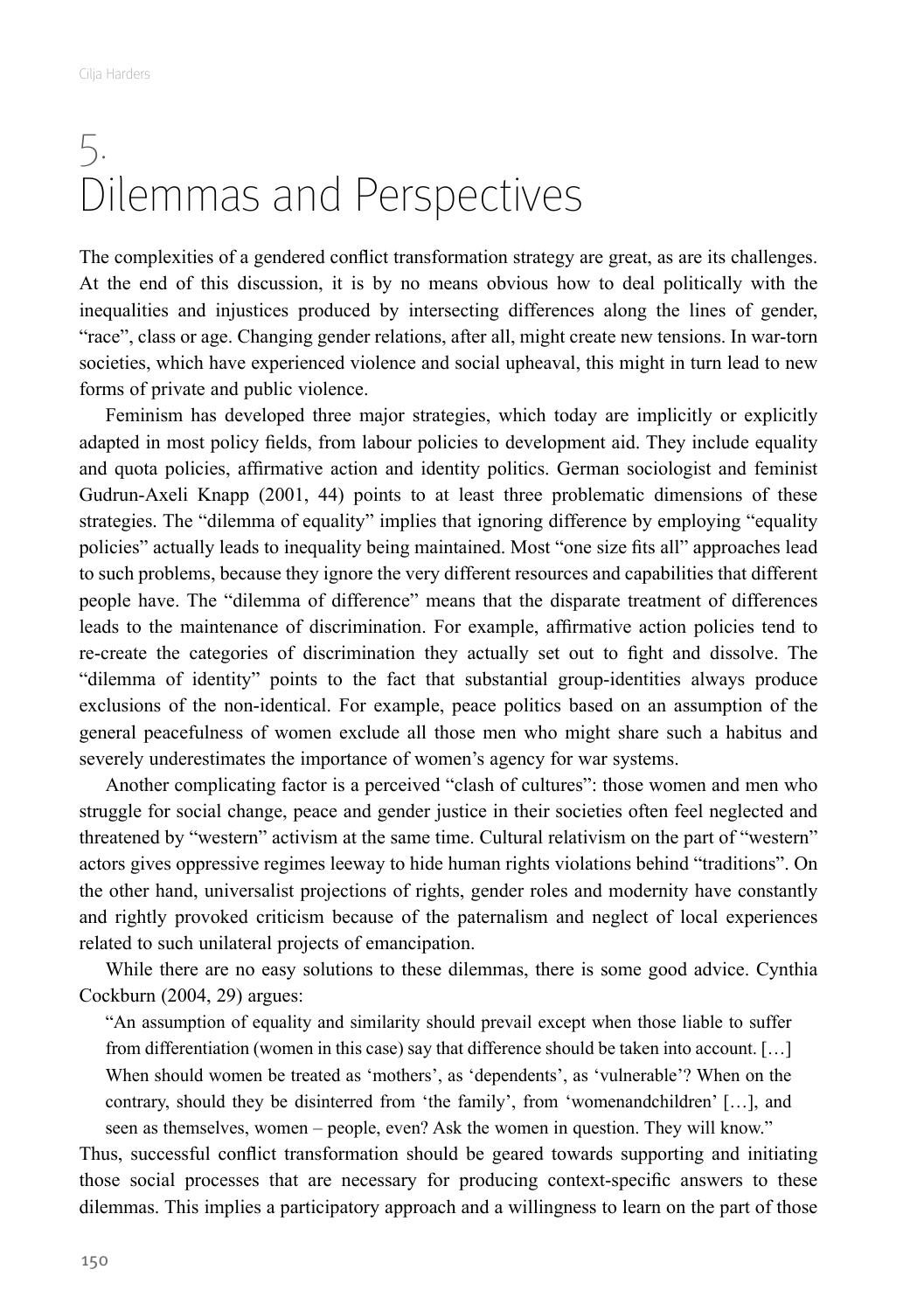<span id="page-20-0"></span>who might come from the outside in order to support local conflict transformation. Knowledge transfer should always be a voluntary, two-way process. International concepts need to be adapted to the local context in a dialogue with those women and men who dare to challenge the gendered rules and restrictions of their societies. Very often, the local activists can suggest sustainable answers to the dilemmas of cultural context sensitivity and cultural relativism.

## 6. References

Adolf, Antony 2009. *Peace. A World History.* Cambridge: Policy Press.

- Apelt, Maja and Cordula Dittmer 2009. Under Pressure Militärische Männlichkeiten im Zeichen Neuer Kriege und veränderter Geschlechterverhältnisse, in: Mechthild Bereswill, Michael Meuser and Sylka Scholz (eds.). *Dimensionen der Kategorie Geschlecht. Der Fall Männlichkeit.* Münster: Westfälisches Dampfboot, 68-83.
- Bereswill, Mechthild 2006. Männlichkeit und Gewalt. Empirische Einsichten und theoretische Reflexionen über Gewalt zwischen Männern in Gefängnissen, in: *Feministische Studien* 24(2), 242-255.
- Bop, Codou 2001. Women in Conflicts: Their Gains and Their Losses, in: Sheila Meintjes, Anu Pillay and Meredeth Turshen (eds.). *The Aftermath. Women in Post-Conflict Transformation.*  London: Zed Books, 19-34.
- Bourdieu, Pierre 2001. *Masculine Domination.* Stanford: Stanford University Press.

Bourdieu, Pierre 1977. *Outline of a Theory of Practice.* Cambridge, UK: Cambridge University Press.

Bowker, Lee Harrington (ed.) 1998. *Masculinities and Violence.* London, New Delhi: Sage.

- Brock, Lothar 1995. Frieden. Überlegungen zur Theoriebildung, in: Dieter Senghaas (ed.). *Den Frieden denken. Si Vis Pacem, Para Pacem.* Frankfurt a. M.: Suhrkamp, 317-340.
- Burton, John 1990. *Conflict: Resolution and Provention.* Basingstoke, UK: Macmillan Press.
- Campa, Pamela, Alessandra Casarico and Paola Profeta 2009. *Gender Culture and Gender Gap in Employment.* Working Paper No. 143. Milan: Econpubblica Centre for Research on the Public Sector. Available at ssrn.com/abstract=1499654.
- Caprioli, Mary 2005. Primed for Violence. The Role of Gender Inequality in Predicting Internal Conflict, in: *International Studies Quarterly* 49(2), 161-178.
- Clasen, Sarah 2006. *"Engendering Peace." Eine gendersensitive Weiterentwicklung des Czempielschen Friedensmodells.* Universität Tübingen: Institut für Politikwissenschaft. [Unpublished Masters Thesis.]
- Clasen, Sarah and Susanne Zwingel 2009. Geschlechterverhältnisse und Gewalteskalation, in: *PVS*  Sonderheft Nr. 43: Identität, Institution und Ökonomie. Ursachen innenpolitischer Gewalt, 128-149.
- Cockburn, Cynthia 2004. The Continuum of Violence, in: Wenona Giles and Jennifer Hyndman (eds.). *Sites of Violence, Gender and Conflict Zones.* Berkeley: University of California Press, 24-44.
- Cockburn, Cynthia 2001. *The Space Between Us. Negotiating Gender and National Identities in Conflict.* London, New York: Zed Books.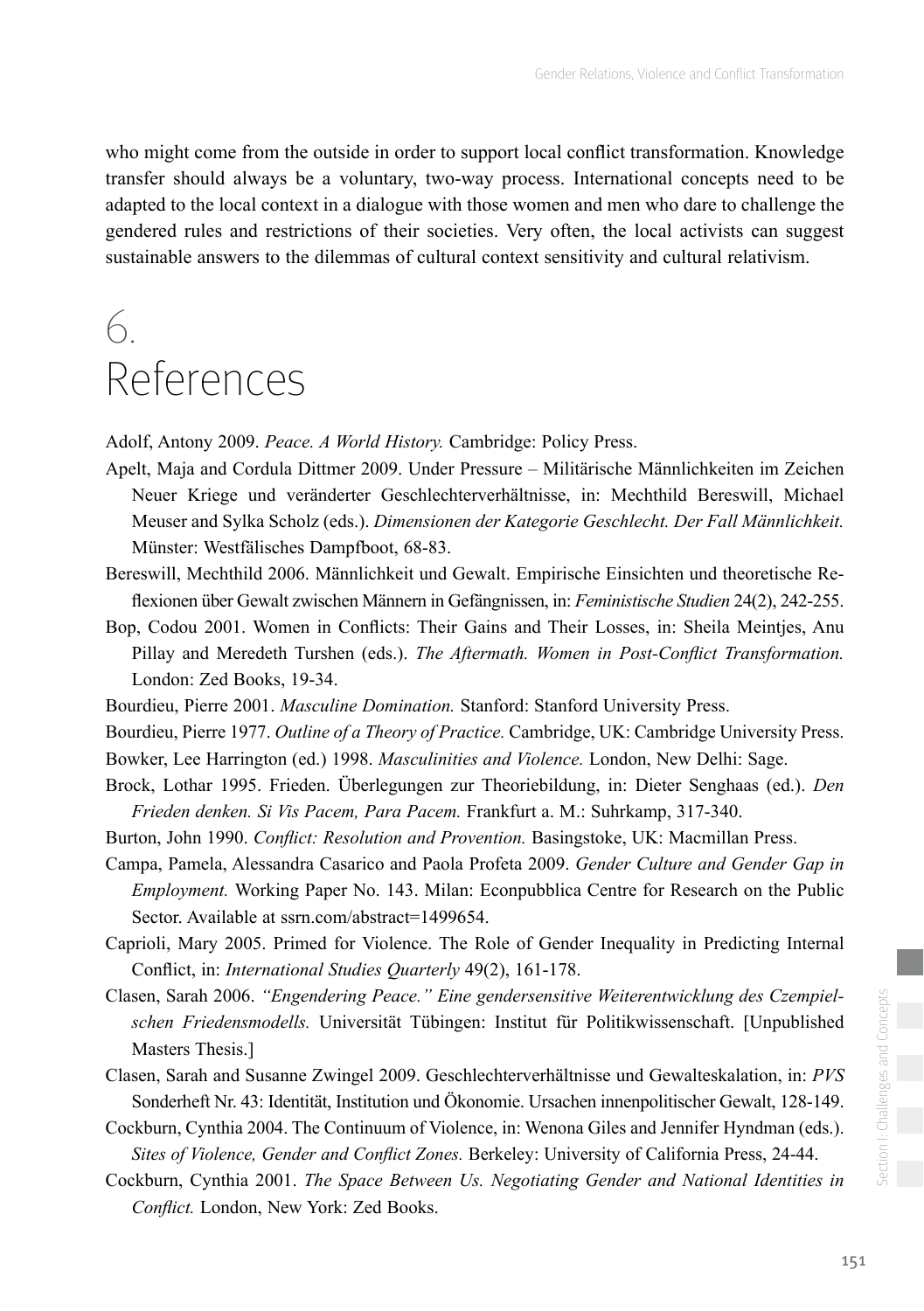#### Cilja Harders

- Cockburn, Cynthia and Dubravka Zarkov 2002 (eds.). *The Postwar Moment. Militaries, Masculinities and International Peacekeeping: Bosnia and the Netherlands.* London: Lawrence & Wishart.
- Confortini, Catia C. 2006. Galtung, Violence and Gender. The Case for a Peace Studies/Feminism Alliance, in: *Peace and Change* 31(3), 333-367.
- Connell, Bob 2001. Masculinities, Violence, and Peacemaking, in: *peace news* 2443, 14-16.
- Connell, Raewyn/Robert 1995. *Masculinities.* Berkeley/London: University of California Press.
- Connell, R.W. and James W. Messerschmidt 2005. Hegemonic Masculinity. Rethinking the Concept, in: *Gender & Society* 19(6), 829-859.
- Daase, Christopher 2003. Krieg und Politische Gewalt. Konzeptionelle Innovation und Theoretischer Fortschritt, in: Gunther Hellmann, Klaus Dieter Wolf and Michael Zürn (eds.). *Forschungsstand und Perspektiven der Internationalen Beziehungen in Deutschland.* Baden-Baden: Nomos, 161-208.
- Dietrich Ortega, Luisa Maria 2009. Transitional Justice and Female Ex-Combatants. Lessons Learned from International Experience, in: Ana Cutter Patel, Pablo de Greiff and Lars Waldorf (eds.). *Disarming the Past. Transitional Justice and Ex-Combatants.* New York: Social Science Research Council & International Center for Transitional Justice, 158-188.
- Dittmer, Cordula 2009. *Gender Trouble in der Bundeswehr. Eine Studie zu Identitätskonstruktionen und Geschlechterordnungen unter besonderer Berücksichtigung von Auslandseinsätzen.* Bielefeld: transcript.
- Dolan, Chris 2002. Collapsing Masculinities and Weak States A Case Study of Northern Uganda, in: Frances Cleaver (ed.). *Masculinities Matter! Men, Gender and Development.* London: Zed Books, 57-83.
- Eifler, Christine and Ruth Seifert (eds.) 2009. *Gender Dynamics. Post-Conflict Reconstruction.* Frankfurt a. M.: Peter Lang.
- Eifler, Christine and Ruth Seifert (eds.) 1999. *Soziale Konstruktion. Militär und Geschlechterverhältnis.*  Münster: Westfälisches Dampfboot.
- Elshtain, Jean Bethke 1987. *Women and War.* Chicago: Harvester Press.
- Elwert, Georg, Stephan Feuchtwang and Dieter Neubert 1999. The Dynamics of Collective Violence. An Introduction, in: *SOCIOLOGUS* 1, Supplement, 9-31.
- Enloe, Cynthia 2004. *The Curious Feminist: Searching for Women in The New Age of Empire.* London: University of California Press.
- Enloe, Cynthia 1990. *Bananas, Beaches and Bases. Making Feminist Sense of International Politics.* Berkeley: University of California Press.
- Farr, Vanessa and Kiflemariam Gebre-Wold (eds.) 2002. *Gender Perspectives on Small Arms and Light Weapons, Regional and International Concerns.* Bonn: Bonn International Center for Conversion. Available at www.peacewomen.org/assets/file/Resources/NGO/SALW\_ GenderPerspectives\_ICCI\_July2002.pdf.
- Frevert, Ute 2001. *Die Kasernierte Nation. Militärdienst und Zivilgesellschaft in Deutschland.* München: C.H. Beck.
- Galtung, Johan 1972. Gewalt, Frieden und Friedensforschung, in: Dieter Senghaas (ed.). *Kritische Friedensforschung.* Frankfurt a. M.: Suhrkamp, 55-104.
- Goldstein, Joshua S. 2001. *War and Gender.* Cambridge: Cambridge University Press.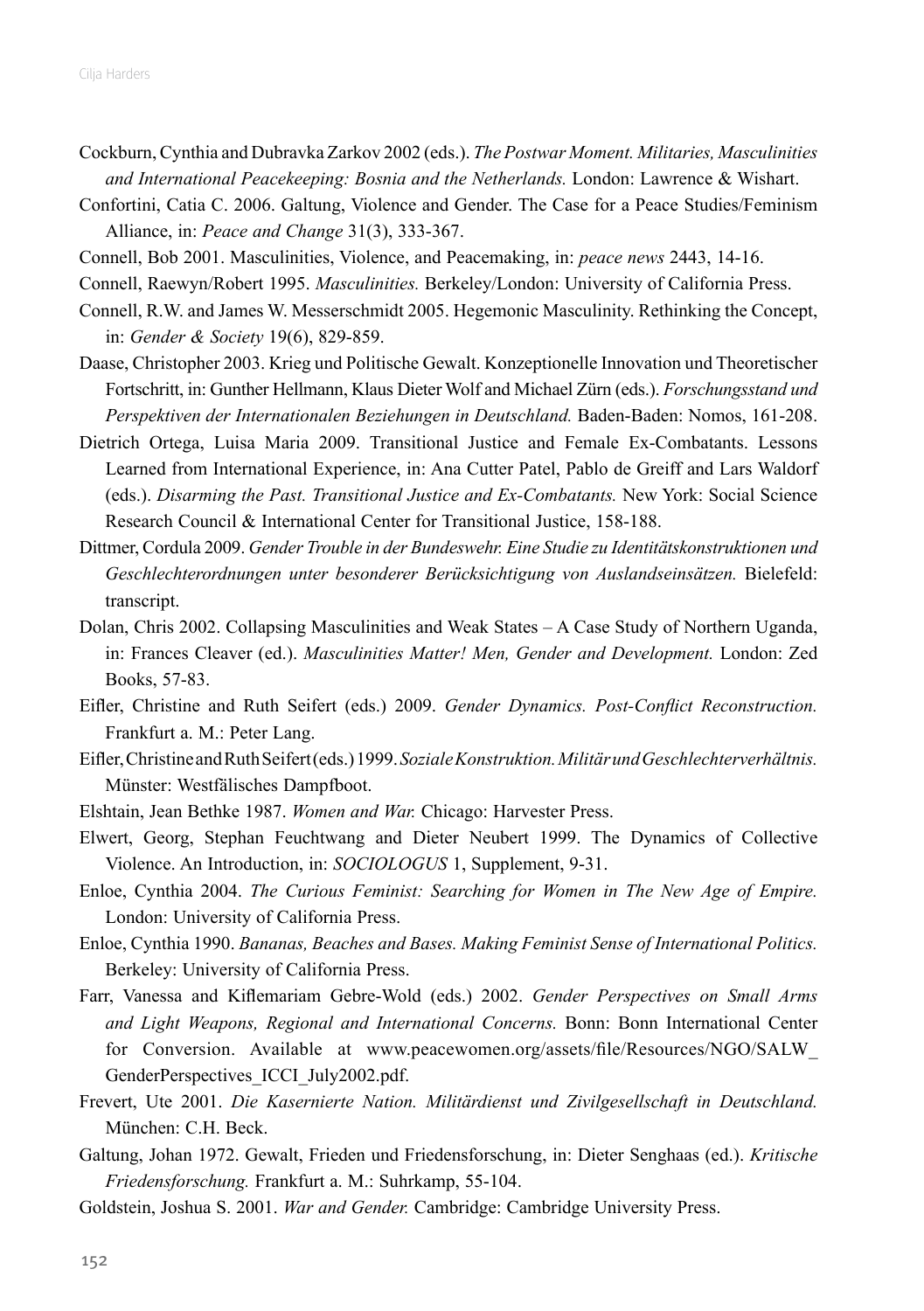- GTZ (ed.) 2009. *Masculinity and Civil Wars in Afrcia. New Approaches to Overcoming Sexual Violence in War.* Bonn: GTZ. Available at www2.gtz.de/dokumente/bib/gtz2009-0237enmasculinity-civil-war.pdf.
- Hagemann, Karen and Stefanie Schüler-Springorum 2002 (eds.). *Heimat-Front.* Frankfurt a. M., New York: Campus Verlag
- Hagemann-White, Carol 2001. European Research on the Prevalence of Violence against Women, in: *Violence against Women* 7(7), 731-759.
- Harders, Cilja 2005. Geschlecht und Gewaltminderung: Konfliktbearbeitung durch Veränderung von Machtverhältnissen, in: Astrid Sahm, Egbert Jahn and Sabine Fischer (eds.). *Die Zukunft des Friedens weiterdenken – Perspektiven der Friedens- und Konfliktforschung.* Wiesbaden: VS Verlag für Sozialwissenschaften, 495-518.
- Harders, Cilja 2004. Neue Kriegerinnen. Lynndie England und Jessica Lynch, in: *Blätter für deutsche und internationale Politik* 9/2004, 1101-1111.
- Hill, Felicity 2003. Women's Contribution to Conflict Prevention, Early Warning and Disarmament, in: *Disarmament Forum* 4/2003, 17-24. Available at www.unidir.ch/bdd/fiche-article.php?ref\_ article=1994.
- Holland, Jack 2006. *Misogyny. The World's Oldest Prejudice.* London: Robinson.
- IA (International Alert) 1999. *Mainstreaming Gender in Peacebuilding: A Framework for Action. From the Village Council to the Negotiating Table: Women in Peacebuilding.* London: International Alert. Available at www.cities-localgovernments.org/uclg/upload/docs/mainstream inggenderinpeacebuilding-aframeworkforaction.pdf.
- Kandiyoti, Deniz 1988. The Partiarchal Bargain, in: *Gender and Society* 2(3), Special Issue to Honor Jessie Bernard, 274-290.
- Klinger, Cornelia and Gudrun-Axeli Knapp 2008. *Überkreuzungen. Fremdheit, Ungleichheit, Differenz.* Münster: Westfälisches Dampfboot.
- Knapp, Gudrun-Axeli 2001. Dezentriert und viel riskiert. Anmerkungen zur These vom Bedeutungsverslust der Kategorie Geschlecht, in: Gudrun-Axeli Knapp and Angelika Wetterer (eds.). *Soziale Verortung der Geschlechter.* Münster: Westfälisches Dampfboot, 15-62.
- Kretzer, Anette 2009. *NS-Täterschaft und Geschlecht. Der erste britische Ravensbrück-Prozess 1946/47 in Hamburg.* Berlin: Metropol.
- Lorber, Judith 2008. Constructing Gender. The Dancer and the Dance, in: James A. Holstein and Jaber F. Gubrium (eds.). *Handbook of Constructionist Research.* New York: Guilford Press, 531-544.
- Luciak, Ilja A. and Cecilia Olmos 2005. Gender Equality and the Guatemalan Peace Accords. Critical Reflections, in: Dyan Mazurana, Angela Raven-Roberts and Jane Papart (eds.). *Gender, Conflict, and Peacekeeping.* Lanham: Rowman & Littlefield Publishers, 202-219.
- McKelvey, Tara (ed.) 2007. *One of the Guys.* Berkeley: University of California Press.
- McCall, Leslie 2001. The Complexity of Intersectionality, in: *Signs. Journal of Women in Culture and Society* 30(3), 1771-1799.
- Meintjes, Sheila, Anu Pillay and Meredeth Turshen (eds.) 2001. *The Aftermath. Women in Post-Conflict Transformation.* London: Zed Books.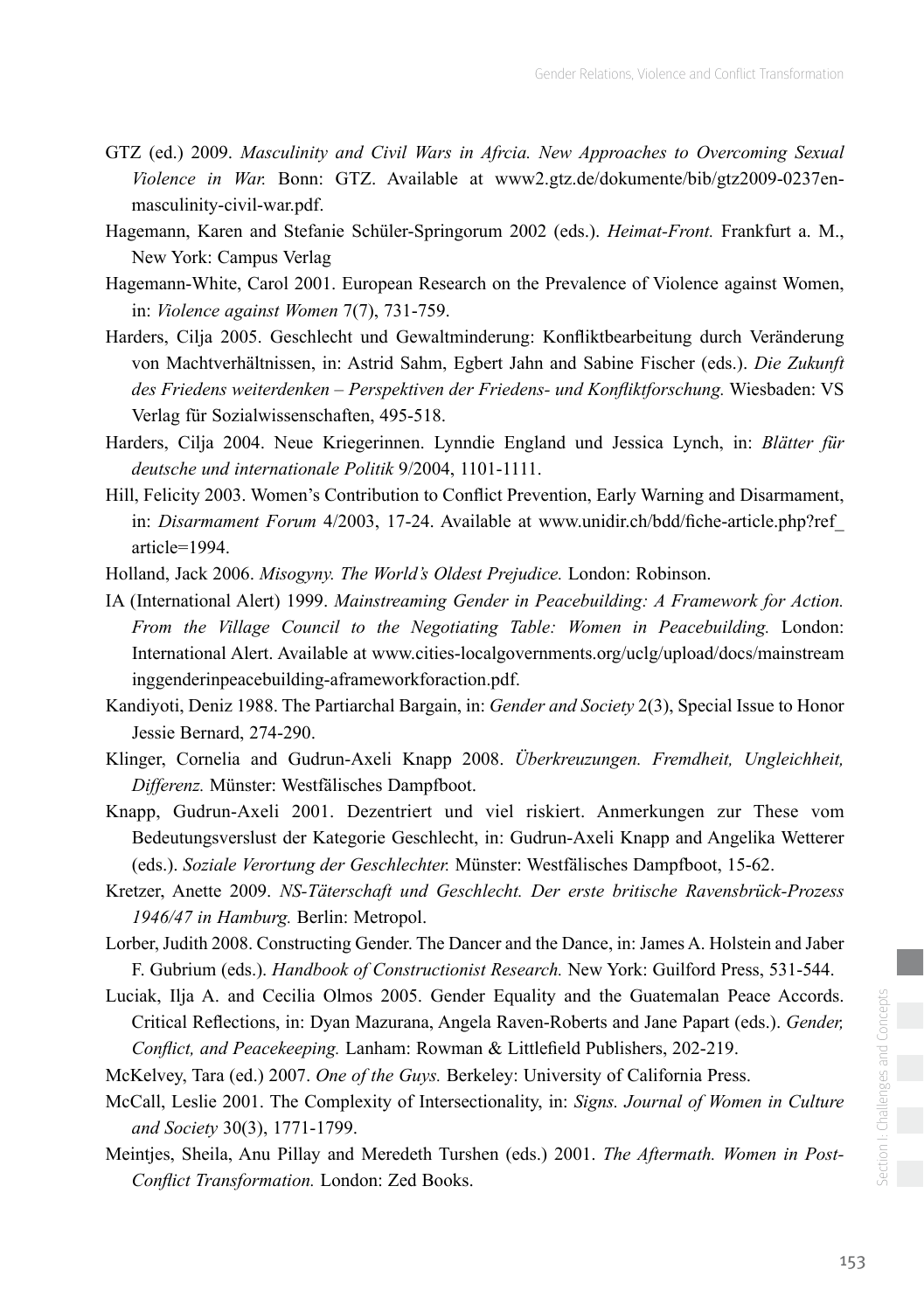- Melander, Erik 2005. Gender Equality and Intrastate Armed Conflict, in: *International Studies Quarterly* 49(4), 695-714.
- Meuser, Michael 2007: Serious Games. Competition and the Homosocial Construction of Masculinity, in: *Nordic Journal for Masculinity Studies* (2)1, 38-51.

Meuser, Michael 1998. *Geschlecht und Männlichkeit: Soziologische Theorie und Kulturelle Deutungsmuster.* Opladen: Leske und Budrich.

- Moser, Caroline O. and Fiona C. Clark (eds.) 2001. *Victims, Perpetrators or Actors? Gender, Armed Conflict and Political Violence.* London: Zed Books.
- Nanda, Serena 2000. *Gender Diversity. Crosscultural Variations.* Illinois: Waveland Press.
- Nordstrom, Carolyn 2004. *Shadows of War: Violence, Power and International Profiteering in the Twenty-First Century.* Berkeley, Los Angeles: University of California Press.
- Patemann, Carole 1988. *The Sexual Contract.* Stanford: Stanford University Press.
- Peterson, Spike V. and Anne Runyan 1993. *Global Gender Issues.* Boulder: Westview Press.
- Reardon, Betty A. 1985. *Sexism and the War System.* New York: Syracuse University Press.
- Rehn, Elisabeth and Ellen Johnson Sirleaf 2002. *Women, War and Peace. The Independent Experts' Assessment on the Impact of Armed Conflict on Women and Women's Role in Peacebuilding.* New York: United Nations Development Fund for Women.
- Reimann, Cordula 2004. Assessing the State-of-the-Art in Conflict Transformation Reflections From a Theoretical Perspective, in: Alex Austin, Martina Fischer and Norbert Ropers (eds.). *Transforming Ethnopolitical Conflict. The Berghof Handbook.* Wiesbaden: VS Verlag, 41-66. Available at www.berghof-handbook.net/documents/publications/reimann\_handbook.pdf.
- Reimann, Cordula 2001. *Towards Gender Mainstreaming in Crisis Prevention and Conflict Management. Guidelines for the German Technical Co-Operation.* Eschborn: GTZ. Available at www.ceipaz.org/images/contenido/Towards%20gender%20mainstreaming%20in%20crisis%20 prevention%20and%20conflict%20management\_ENG.pdf.
- Ruppert, Uta 1998. Theorien Internationaler Beziehungen aus feministischer Perspektive, in: Uta Ruppert (ed.). *Lokal bewegen – global verhandeln. Internationale Politik und Geschlecht.*  Frankfurt, New York: Campus Verlag, 27-55.
- Sahm, Astrid, Egbert Jahn and Sabine Fischer (eds.) 2002. *Die Zukunft des Friedens weiterdenken – Perspektiven der Friedens- und Konfliktforschung.* Wiesbaden: VS Verlag für Sozialwissenschaften.
- Sauer, Birgit 2009. Staatlichkeit und Geschlechtergewalt, in: Gundula Ludwig, Brigit Sauer and Stefanie Wöhl (eds.). *Staat und Geschlecht.* Baden-Baden: Nomos, 61-74.
- Schäfer, Rita 2008. *Frauen und Kriege in Afrika. Ein Beitrag zur Gender-Forschung.* Frankfurt a. M.: Brandes u. Aspelt.
- Scheub, Ute 2010. *Heldendämmerung. Die Krise der Männer und warum sie auch für Frauen gefährlich ist.* München: Pantheon.
- Schroer, Miriam 2010. *Gender und Konfliktbearbeitung.* Bonn: Bundeszentrale für politische Bildung. Available at www.bpb.de/themen/E8SLIZ.html.
- Senghaas, Dieter 1995. Frieden als Zivilisationsprojekt, in: Dieter Senghaas (ed.). *Den Frieden denken. Si Vis Pacem, Para Pacem.* Frankfurt a. M.: Suhrkamp, 196-223.